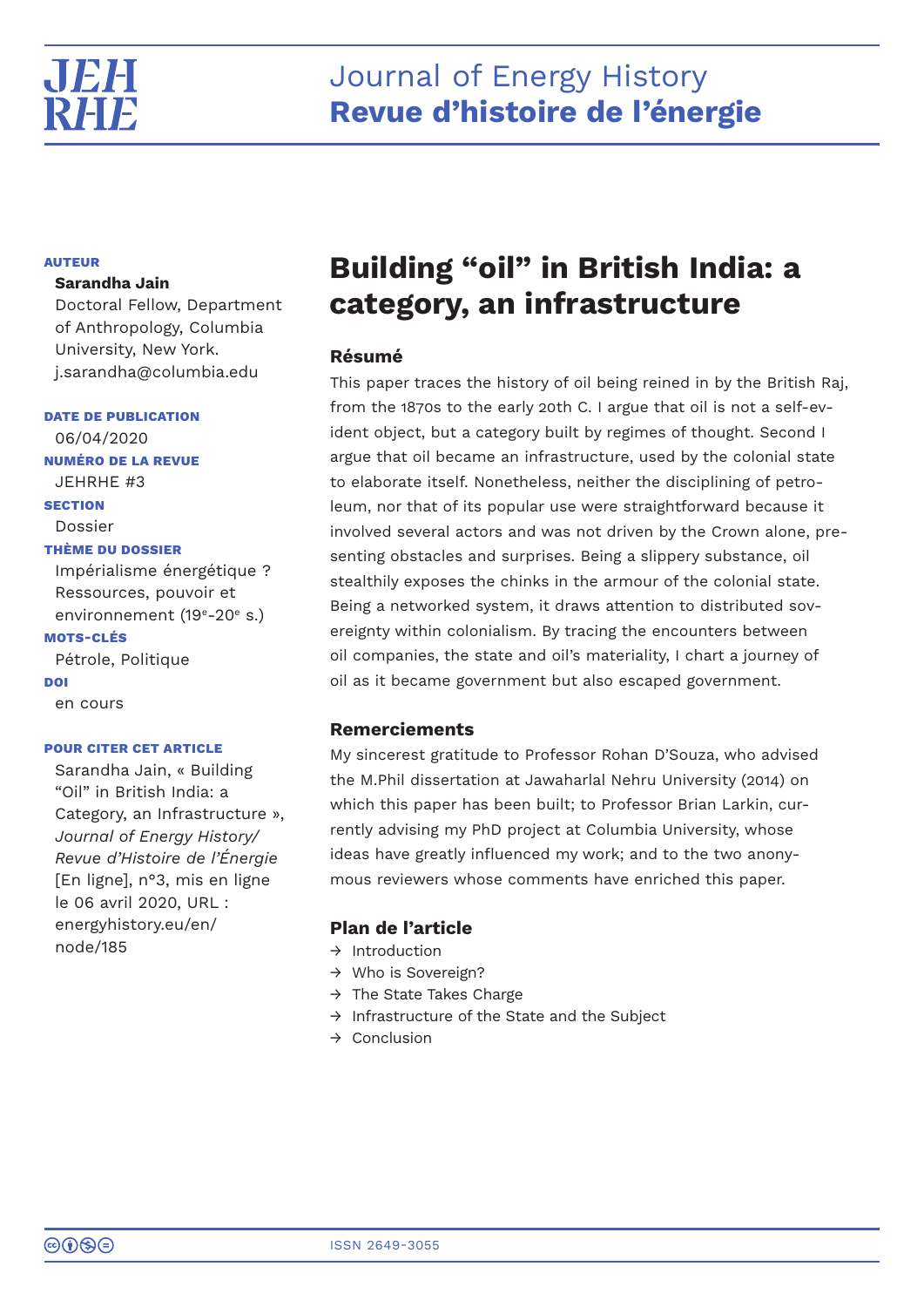# **INTRODUCTION**

- "Dig boy, dig", bellowed the Canadian engineer W.L. Lake, as workers gazed at the oil-stained feet of elephants emerging from the dense woods of Assam in north-eastern India. Legend has it that in 1882, while constructing a railway line, engineers of the Assam Railways and Trading Company (ARTC) noticed that the mud on the feet of elephants being used for haulage smelt of oil. On retracing the trail of footprints, they found oil oozing to the surface from the ground beneath.**1** Like all legends, however, there are several versions of how the Assamese town Digboi got its name. Although this was not the first sighting of oil by the British in India, it marked the beginning of a concerted effort to understand, make and commercialise a substance called "earth/mineral oil". 1
- The phase of exploration for this relatively unknown substance was filled with hesitation and mystification. The improbability of finding it coupled with the ambiguity of its prospects caused a lot of suspicion. Not only was it uncertain that investments would be fruitful, but also what it would bring forth, how it could be used, whether it held any promise for the empire, and if so, how best it could be harnessed, was not clearly known. Different departments of the government were on different sides of the debate; and till the promise of this puzzling liquid wasn't internationally acclaimed, the imperial government remained wary.  $\mathcal{D}$
- While large-scale production of petroleum began in India only after the Digboi incident, it was being imported since the 1860s by British companies, who were supplied mostly by Standard Oil in the USA.**2** At this time petroleum's primary use was as kerosene for lighting and occasionally as a lubricant for machines. Gradually the shipping and railway industries were discovering the prospects of using oil as a fuel and not just 3

a lubricant.**3** Over time, steamers shifted to oil from coal.**4** With the turn of the century, petroleum was becoming an ingredient of substances such as waxes, paints, medicines, and was also fuelling cars.**5** The widespread and multifaceted use of oil in British India – in a matter of a few decades – involved many debates in the bureaucracy, and depended on media reports and scientific journals discussing experiments with oil in the USA.**<sup>6</sup>**

In this entire period, British India relied heavily on imported petroleum, causing traffic and chaos at ports. Confusion reigned as rules got fleshed out and new categories like "dangerous petroleum" were created. British officials in India, inept at dealing with this substance in its early years and unenthusiastic about its use, often found themselves arguing about laws and practices to be established around it. One such case was the detention of the shipment for Hobson Connor and Co. in the same year as the elephants in Digboi, 1882. This shipment failed the "flashing test" (the standard set for inflaming point) at the port in Calcutta. The practice was for safety certificates to come along with the cargo, declaring that the oil was not "dangerous" and "flashed" (ignited) above 73° Fahrenheit (F). It turned out that in India this kerosene was flashing below 73° F. After a debate over many months between government officials, port authorities, chambers of commerce, scientists, oil companies and certifiers, the British Administration proclaimed that a uniform flashing point for safety could not be drawn, as apparently oil ignites at different temperatures in different climates. Since there was a dispute over a safe flashing point at that moment, the government decided that

 $\Delta$ 

**<sup>1</sup>** I.A. Farooqi, *Story of ONGC* (Dehradun: Sahar Publishers, 1999), 5.

**<sup>2</sup>** Public Works Department (PWD), *Railway Stores Branch, Proceeding no. 23-40. (1899, September)* (New Delhi: National Archives of India (NAI)).

**<sup>3</sup>** Finance and Commerce Department (FCD), Statistics and Commerce Branch, Proceeding no. 263-270, Part A. (1898, March), *NAI*.

**<sup>4</sup>** FCD, Statistics and Commerce Branch, Proceeding no. 485-486, Part A. (1901, October), *NAI*.

**<sup>5</sup>** Revenue and Agriculture Department (RAD), C.V. Administration Branch, Proceeding no. 8-9, File no. 20, s.no. 3-4, Part B. (1904, August); Home Department (HD), Judicial Branch, Proceeding no. 63-67, Part A. (1903, September), *NAI*.

**<sup>6</sup>** PWD, Civil Works Branch (Coal and Iron), Proceeding no. 13-16, Part A. (1883, October), *NAI*.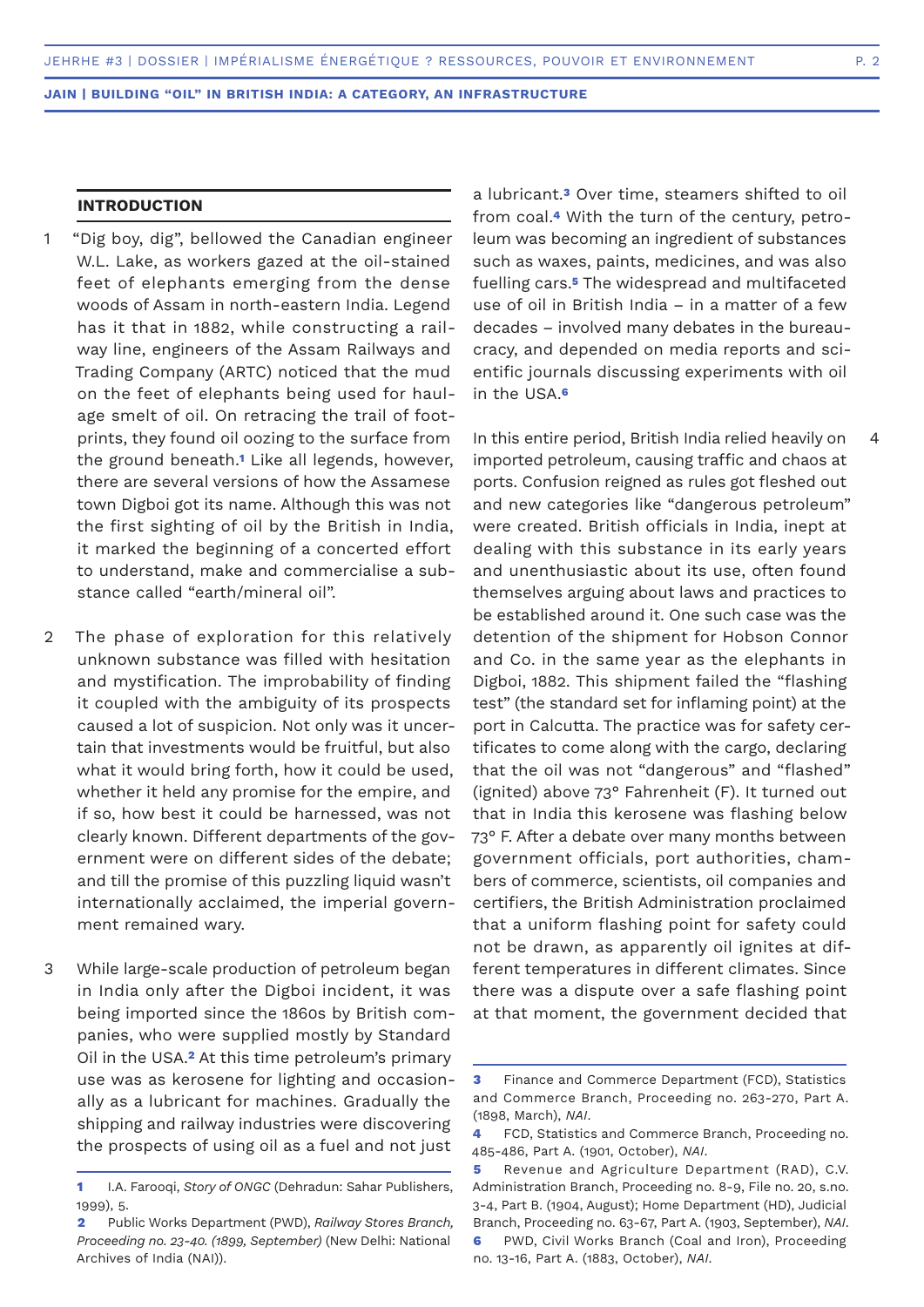this shipment would have to be shipped back to the USA.**<sup>7</sup>**

- This opened up a debate at an international level about safety standards, petroleum categories, testing methods and trading. Petroleum science itself came under question as safe and unsafe oil, the ignition point, and oil's peculiar behaviour were all under doubt. T.B. Redwood and F.A. Abel in London (the scientists who devised the flashing test, after whom it was named the "Abel Test") confirmed that owing to climatic variations a uniform flashing point to test dangerous petroleum was not advisable. This raised doubts about whether American certificates could unreservedly be accepted in India. It also raised questions about the ways in which oil was transported and stored. The detained kerosene was tested by the chemical examiner of the imperial government and its results showed that different samples flashed at different points. The British Indian Government declared that American certificates did not reflect Indian safety standards.**<sup>8</sup>** 5
- The Secretary of the India Office in London wrote to the Viceroy of British India to make an allowance of a few degrees of difference. Clearly, it was not a matter of science, but of politics and profits. In the multiple letters that were exchanged between London and Delhi, there was a lot of pressure from London to release the cargo as a "large trade was endangered" and "heavy losses were accruing to the company" and to relations between the USA and Britain. But the local government in Bengal was adamant that 73° F was the absolute limit in law and could not be relaxed. Schroeder Smidt and Co., which had been abiding by the law, protested against any amendment to relax it, pointing out that it was against public good. The Chamber of Commerce in Bengal was of a similar opinion.**<sup>9</sup>** 6
- As the issue escalated, Hobson Connor and Co. wrote to Her Majesty in London. Asserting that 7

it had abided by every law and that American certificates followed stringent standards, the company maintained that allegations against it had ulterior motives as they were coming from its competitors. Samples of this shipment had by now been tested in Bombay and London and had been declared safe. American certifiers also sent letters explaining the process of testing practised there. Meanwhile, Abel confirmed that American certificates could be trusted. Pressure from the India Office in London continued mounting on the British Indian Government to release the cargo. Government officials finally declared that it could not be stated that Hobson Connor and Co. was trying to cheat its way into the Indian market by selling cheap petroleum.**10** Even the Esquire of New York got involved as he wrote to the Viceroy of India, submitting facts and suggestions regarding this industry.**<sup>11</sup>**

This case marks the entry of the expert in the form of the chemical examiner who presided over the entire affair. Experts were what governments used to rein in the material as well as faltering companies. Science and technology that developed around oil were essential in creating the category of oil itself, by fostering an understanding of what it is and isn't, how it should be handled and used. We see the process of disciplining petroleum through rules, science, documents and practices, which created an object that was knowable, controllable and usable. This case brings in sharp relief how decisions were made, who had the power to make them, who negotiated well, who succumbed to pressure and how much this mattered in formulating petroleum science. It unfolds confusion, change of decision and chaos. It underscores the types of agents involved in building petroleum as well as the state, and the negotiations between them, which decided the laws that came to hold the status of objective and universal truths, such as when oil is dangerous. This case also informs us how roles and responsibilities were divided between shippers, companies, port authorities,

8

**<sup>7</sup>** HD, Judicial Branch, Despatch to Secretary of State no. 22. (1882, July), *NAI*.

**<sup>8</sup>** *Id*.

**<sup>9</sup>** HD, Judicial Branch, Proceeding no. 24-119. (1882, July), *NAI*.

**<sup>10</sup>** HD, Judicial Branch, Proceeding no. 342-426, Part A. (1882, September), *NAI*.

**<sup>11</sup>** HD, Judicial Branch, Proceeding no. 275-277, Part A. (1883, January), *NAI*.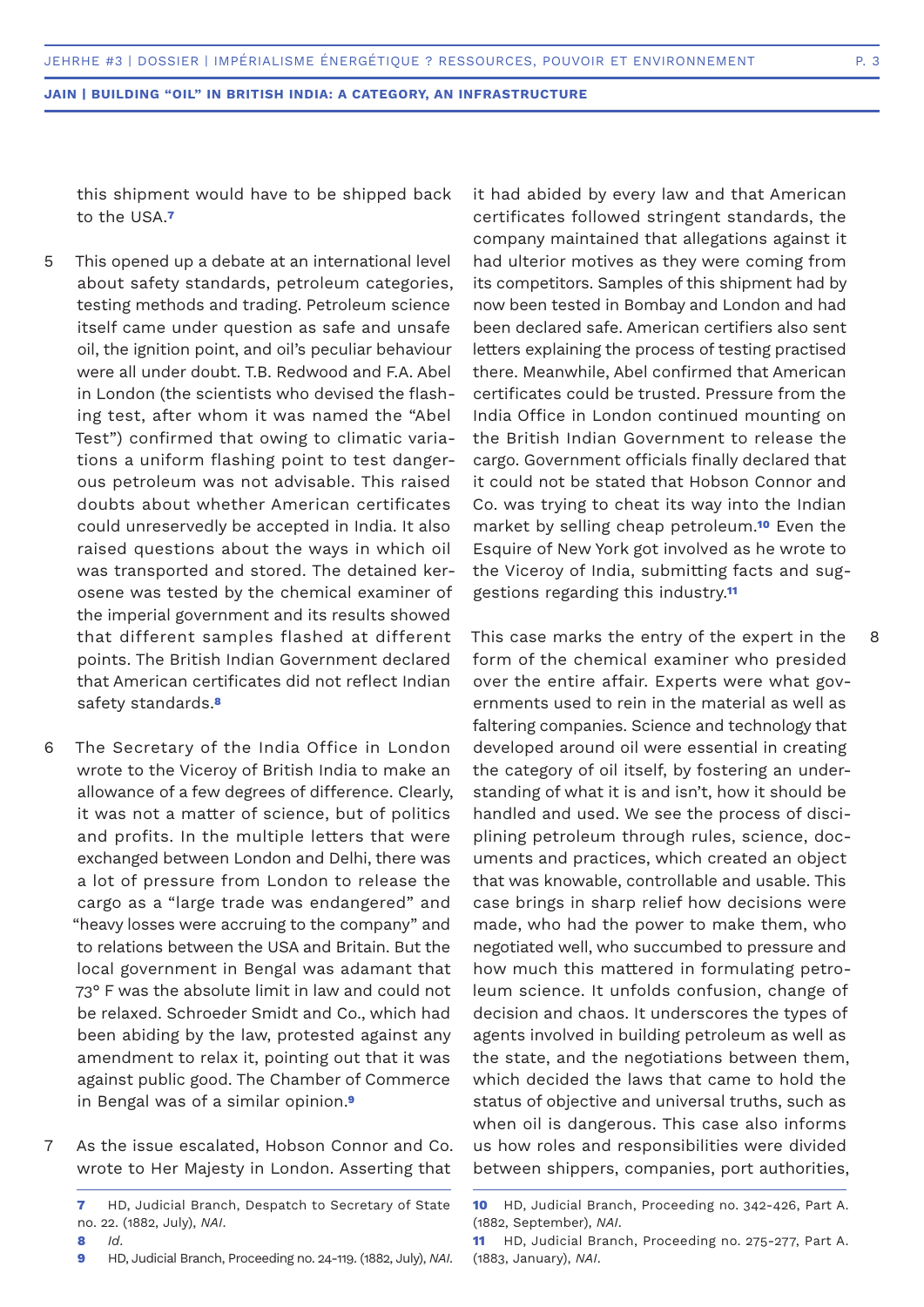local governments, the central government, and the Crown, indicating multi-polar sovereignty and conflicts. The interplay between the materiality of oil and human agency, the problems the former throws at the latter, how the latter develops practices that then become forms of government, is well demonstrated here. The involvement of the Crown, the pressure it exerted on the imperial administration in India, and the high stakes in this one shipment of kerosene hint at the importance of oil to British imperialism even before the  $20<sup>th</sup>$  C. However, this was only in terms of revenue, as the government was not yet using oil as fuel for imperial expansion.

- In this paper, I trace oil in formation in colonised India, from its humble and chaotic beginnings to becoming an organised infrastructure for colonial elaboration. The harnessing of oil by the colonial state was a protracted journey involving confusion, failures and competing desires. Being a new substance, petroleum puzzled the colonial administration and escaped becoming a subject of the state for some time (a knowable, controllable and usable thing, with definite boundaries and scope for intervention). Documents at the National Archives of India signal perplexity about how this substance should be used, taxed, regulated, things to be included and excluded in its definition, and concessions that companies should be allowed. This indicates that oil was crafted as a category in the colonial bureaucracy through debates, where its boundaries were contested. Power play, trade and taxation influenced decisions which are considered matters of science, such as the definition of oil. Petroleum, although a material category, was socially constructed, and is thus mutable. It is this tension between the material and the social that this paper excavates. 9
- Put together through exchanges within and between bureaucracies, international companies and scientists who were deciding what it was through technologies, markets and laws, petroleum as we know and use today did not always exist this way. The processes required to distinguish oil from other subsoil materials, transform it into a knowable and usable thing that can be 10

manipulated, and the qualities and characteristics of which are fixed and definable, were products of negotiation. Chemical formulae, juridical arrangements, economic calculations, and trade agreements together decided the boundaries of "oil". Debates over these – zones of negotiation – reduced over time, with a gradually crystallising boundary, definition and understanding of "oil". Without this progressively emerging discourse, the product would not exist. It would be just another constituent of the underground, and not reified as a separate product. This discourse in the bureaucracy distinguished it and created its boundaries and definition by deciding what oil is and isn't, its characteristics, behaviour, uses, etc. A different sort of discourse on oil would produce a different type of product with different inclusions and exclusions in its properties and uses. This paper illustrates how a certain type of thinking and political-economic context created this product out of the black viscous liquid found underground, which, in a different context, might include many of the things currently removed from it, or exclude those that are currently left in it. If it was not useful for colonial capital, it could have taken other forms or no form at all. It had to be gradually made sense of and was not easy to ideationally separate from other elements found underground. This process of separation was its creation, in the bureaucracy, among other places.

The method of measuring and identifying an oil reserve, and the procedures in extraction and refining are determined by more-than-scientific ideas. After extraction, oil is towed through a series of socio-techno-economic arrangements to be made into numerous petroleum products. It is thought of as a natural substance, simply extracted from underground and brought into daily use. But once removed from the earth, it is hauled around in ships, railways, trucks and pipes. Heated, cooled, added to, subtracted from, tested, measured and packed, it constantly changes form. Oil lives a socially charged life, with individuals making decisions concerning its form at every stage. The process of making petroleum products is not as a neutral one guided by crude oil's physicality alone, but also

11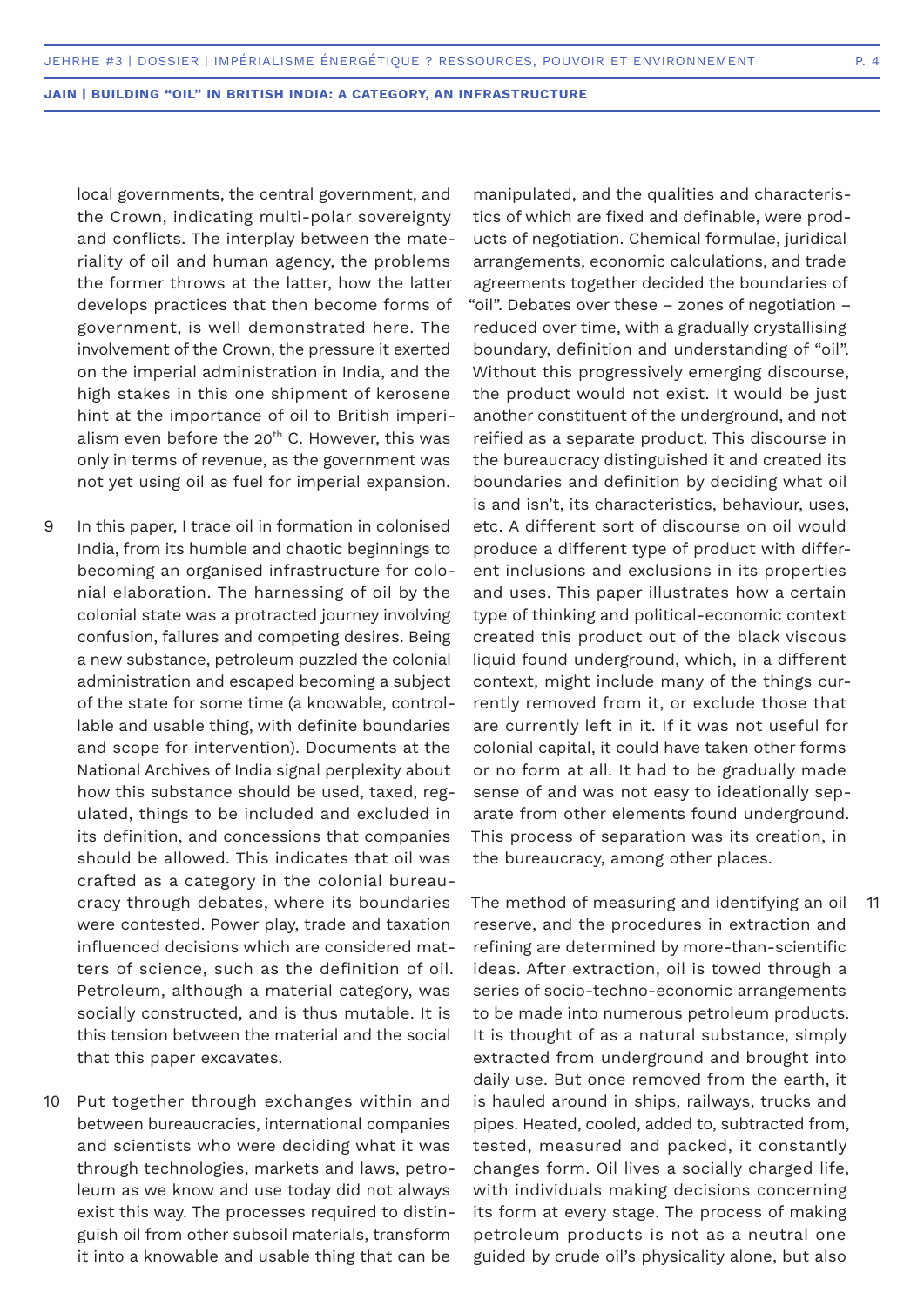by state prerogatives, corporate needs, and the decisions of engineers on site.

- Crude oil and petroleum products are catego-12 ries built by discourse, not self-evident things, easily distinguishable from every other thing, all of which are subterranean elements, mixed together in their natural state. The descriptions qualifying and quantifying oil were political because certain ontologies and epistemologies needed to be mobilised to construct this commodity and resource in this way. Oil, thus, was not *represented* in bureaucratic regimes of thought, it was *produced* in them.
- Despite the links between oil development and colonial capitalism, the history of oil in India illustrates that the companies, bureaucracies and institutions involved in shaping oil, its markets and users, were not guided by well-planned and a unitary politics of colonisation. Rather, they come across as chaotic and faltering, that developed strategies as they went along. Research and development in oil cannot be pinned solely to imperial ambitions as it was also guided by a genuine need to understand oil and use it to ease daily life. Nevertheless, the institutional frameworks these people were limited by and the socio-political contexts they were embedded in were essentially imperial, which defined their broader politics. 13
- This paper seeks to uncover the ideologies, 14 calculations and accidents that were critical to fabricating oil as a kind of infrastructure: a complicated sedimenting of political, social and technical arrangements which shape the contexts technologies and people function in. This narrative is not a simple tabulation of heroic discoveries and technological change, and so the importance of oil does not emerge as a product of periodic improvement along a narrow evolutionary technological path, but is unpacked as a substance of politics and history.

# **WHO IS SOVEREIGN?**

15 The first prospecting licence in India was issued in 1854. Several British wildcatters streamed in thereafter. None accomplished long-lasting

success.**12** Till the 1880s the onus for oil prospecting in India was entirely on private enterprise. After the 1880s too, it is widely understood that the British Indian Government did not pay heed to the development of this industry. The reasons for this, nevertheless, remain debatable.**13** After the legendary elephants' incident, a few decades were spent in systematising surveying, improving technology and transport.**14** The correspondence between officials of the Geological Survey of India (GSI), the Chief Commissioner of Assam, the Secretary of the British Indian Government and officials at the Department of Agriculture, Revenue and Commerce, regarding granting leases to companies for sequestering oil, was tilted in favour of the companies. Justifying concessions to companies, GSI officials stated that "businessmen risking their money on the development of mineral resources of India, which are in the most backward condition, should be granted very liberal terms".**15** After much back and forth, decisions were made about royalty, taxes, use of other local resources, lease area and suchlike.**16** These initial agreements became templates for formulating rules in later years. They formed the foundation upon which the edifice of oil was built. Born out of tussles, they went a long way in giving shape to the industry, allocating responsibilities, defining the relations between the government and companies, establishing laws, pricing, taxation, and in effect, the product itself. Hence, the physical peculiarities of oil *alone* cannot be held responsible for the emergence of a certain product, a way of making it, and the resulting governance regimes. Oil was found and built at a time and place where a type of relationship already existed between companies and the government. Oil's colonial context shows that the way it was understood and

**<sup>12</sup>** Sarah Hilaly, *The Railways in Assam 1885-1947* (Varanasi: Pilgrim Publishing, 2007), 204.

**<sup>13</sup>** G. G. Jones, "The State and Economic Development in India 1890-1947: The Case of Oil", *Modern Asian Studies*, Vol. 13, No. 3,1979, 353-75.

**<sup>14</sup>** S.N. Vishvanath, *Summons to Greatness* (New Delhi: Exposure Media Marketing Pvt. Ltd., 2010), 26.

**<sup>15</sup>** Department of Agriculture, Revenue and Commerce (DARC), Minerals and Geological Survey Branch, Proceeding no. 1-5. (1878, July), *NAI*.

**<sup>16</sup>** RAD, Minerals Branch, Proceeding no. 15-43. (1881, July), *NAI*.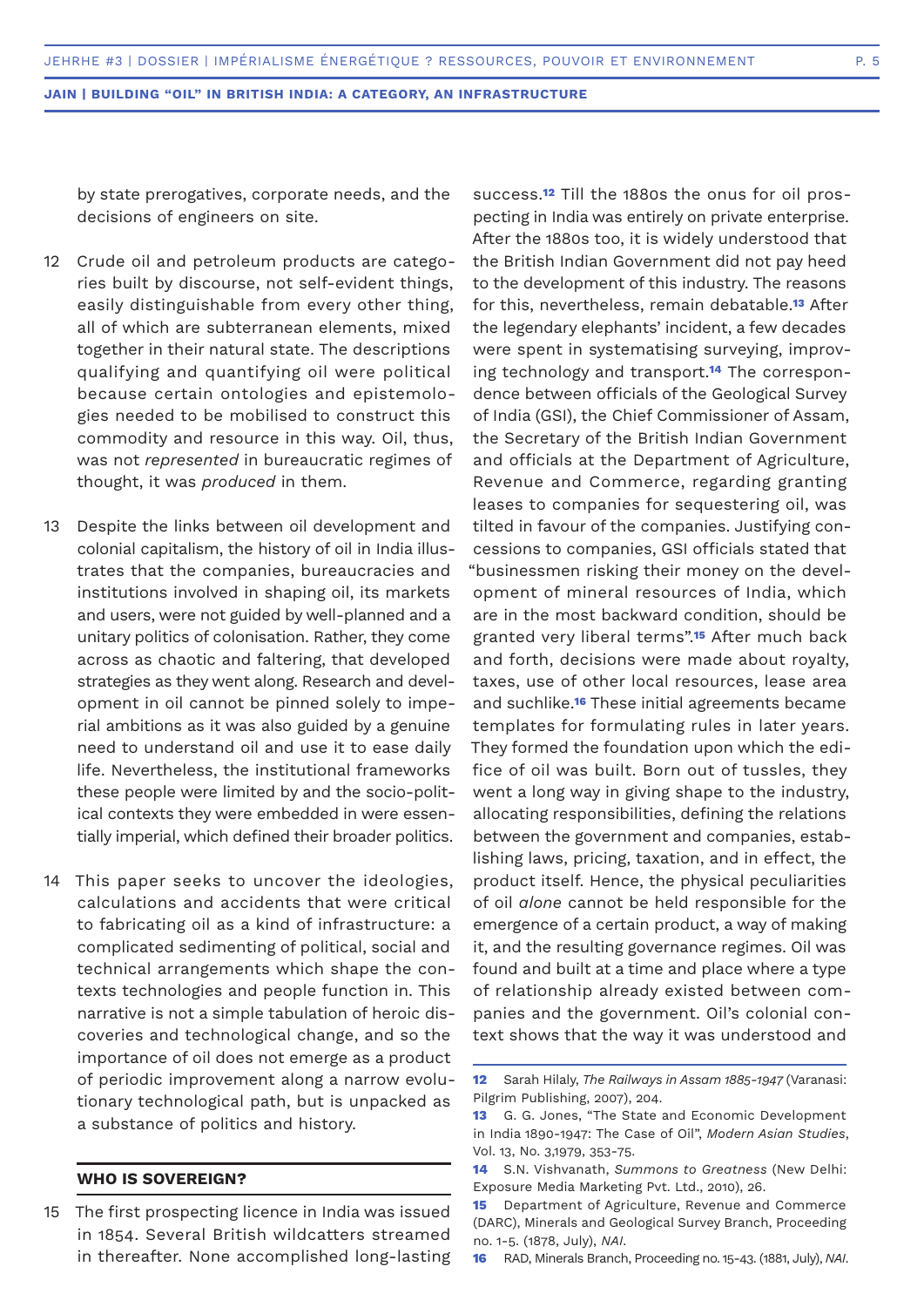made was inherently contingent, not a timeless and universal truth. These contracts didn't just make oil, but also made the state. Even if devoid of a coherent colonial ideology, these contracts shaped the development of those areas, their economies and labour practices, and enabled oil extraction on feasible terms, all of which contributed to strengthening the empire.

- 16 Several actors, including experts from other countries, gave shape to industries like oil, all of whose personal opinions and agendas caused conflicts. Decisions about where oil extraction is feasible and where it isn't have been viewed as scientific, but were also based on politics between these actors, and the important factor of imperial revenue.**17** For instance, R.A. Townsend, an expert from Canada, was hired as the Superintendent of Petroleum Operations in Baluchistan in 1883. He surveyed India's oil fields and published a report in 1889, which pronounced Assam's resources to be voluminous and of very high quality. He believed that the Indian colony could become fuel independent and end imports of American and Russian kerosene that "the eastern populace had been made to get addicted to". Despite such positive feedback, C.A. Elliot in the Public Works Department (PWD) did not want to make this report public, invite applications for leases, or take action on it. He was sceptical of this substance.**18** Furthermore, at this time revenues from forests were greater than revenues from oil,**19** and destroying forests for oil extraction was not beneficial for imperial coffers.
- Townsend also advocated that India follows the system prevailing in Pennsylvania regarding royalty and definition of market value between lessor and lessee.**<sup>20</sup>** Some officials in the PWD 17

suggested that concessions must be given to companies for taking risks and developing this remote region and fledgling industry, as concessions of a similar kind were given in the USA.**<sup>21</sup>**

The GSI and PWD were now mapping the oil fields of Punjab in north-western India, for companies to start investing there, despite substantial reservations expressed by some bureaucrats. In 1883 B.S. Lyman, a geologist from Pennsylvania, was commissioned by the PWD to study Punjab's oil fields and he published the *General Report on Punjab Oil Lands*.**22** This surveillance, creation of knowledge and expertise were the ways in which oil was steadily reined in to act as a state tool. Categories, technologies and knowledge that were produced were what created petroleum as we know it. The idea of what oil is and can be was built with these material and thought inputs. The possibilities and potentials of oil were determined in part, by the intentions behind disciplining it, which were socially produced and circulated within networks and institutions. Research and development within the oil industry would look very different had the institutions conducting it been systemically different, and not under the umbrella of colonial capital. 18

When petroleum operations commenced in the early 1880s in Khattan, Punjab, there was a race between the central and local governments to control it. The Governor-General of Baluchistan, R. Sandeman, wanted to work the oil wells himself with financial aid from the centre. This was unacceptable to the centre.**23** Faced with such problems, the practices undertaken by the British Administration led to greater centralisation, new boundaries between central and local governments, and the fabrication of a social infrastructure of the oil industry. Who got to control oil was becoming a contentious issue owing to the realisation that it lends enormous powers to its manager and owner. 19

**<sup>17</sup>** PWD, Civil Works Branch (Coal and Iron), Proceeding no. 6-8, Part B. (1892, March), *NAI*.

**<sup>18</sup>** RAD, Minerals Branch, Proceeding no. 4-13, File no. 2. (1889, January), *NAI*.

**<sup>19</sup>** Arupjyoti Saikia, "Imperialism, Geology and Petroleum: History of Oil in Colonial Assam", *Economic and Political Weekly*, vol. 46, no. 12,, 2011, 48-55.

**<sup>20</sup>** RAD, Minerals Branch, Proceeding no. 7-14, File no. 17. (1891, July), *NAI*.

**<sup>21</sup>** RAD, Minerals Branch, Proceeding no. 1-5, Part B. (1890, June), *NAI*.

**<sup>22</sup>** PWD, Civil Works Branch (Coal and Iron), Proceeding no. 13-16, Part A. (1883, October), *NAI*.

**<sup>23</sup>** Foreign Department (FD), External Branch, Proceeding no. 39-41, Part A. (1885, September), *NAI*.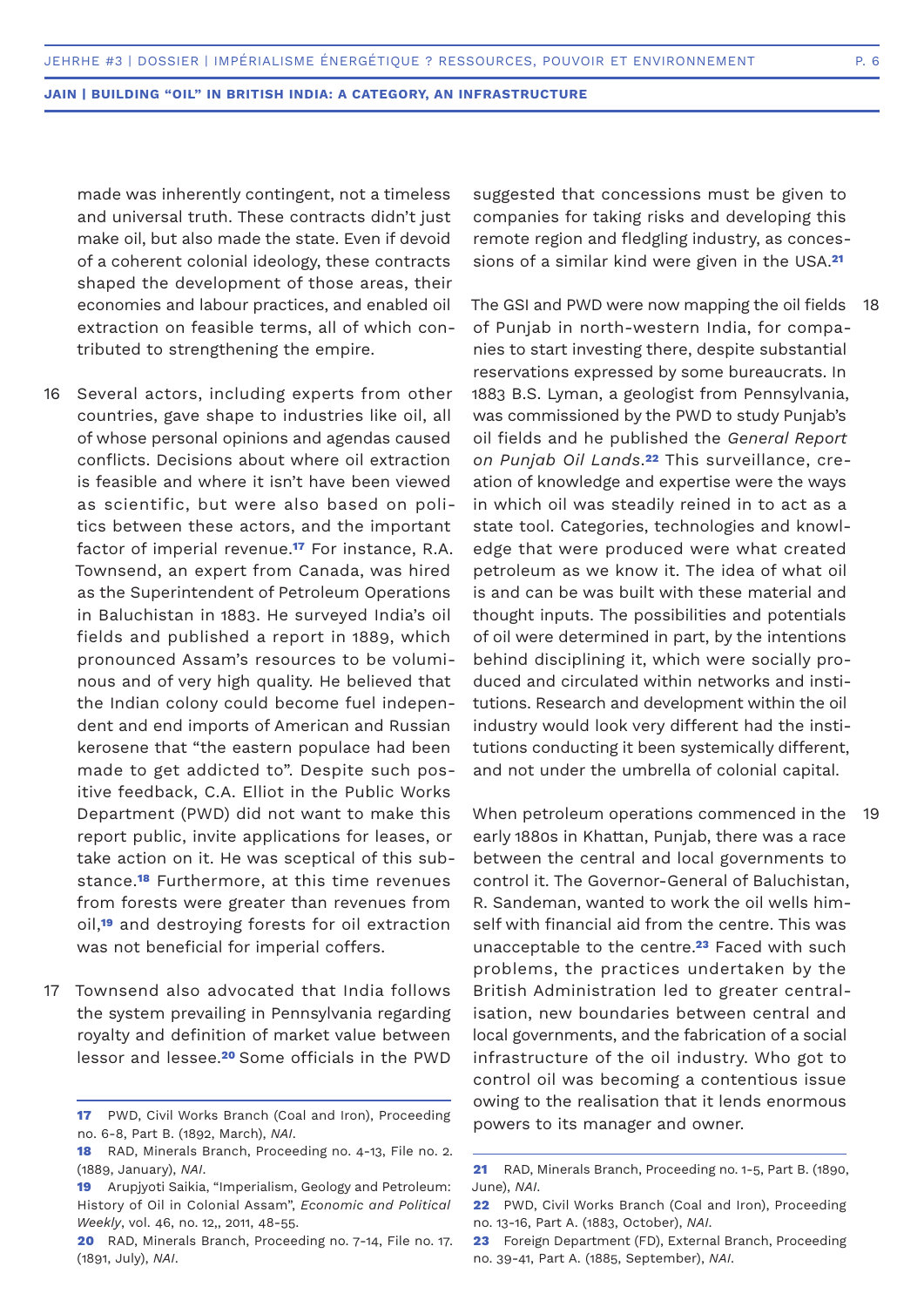- 20 Khattan's oil operations had been the source of much disagreement within the colonial administration. In 1886 H.B. Medlicott from GSI emphatically argued for the government to invest in exploring oil. Referencing a report on oil in Punjab from the 1860s produced by American experts, he asserted that there was enough evidence for the government to take this seriously, especially for the sake of railway fuel. He stated that it had been the practice of the British Government to leave everything to private enterprise, and that companies did not have enough resources to take up such large tasks, which was why the ARTC was not doing a good job in developing Assam's oil resources.**24** Medlicott's statement signals the unconscious reliance of the colonial government on private enterprise, and the role of the latter in colonialism. It signals discord within the administration about this, and the push to take matters in its hands and device a workable relationship with private enterprise. It also signals that oil's potential was not self-evident, and had to be created and argued for. Colonial ambitions of expansion via railways, and the hunger for fuel betray the dreams oil had spun and the imperial designs it allowed. The USA's presence in the colonial endeavour lingers. Moreover, it is telling of the USA's interest in surveilling oil resources around the planet.
- Considerable scholarly attention from across the 21 globe had been given to Khattan's oil. It was considered one of the best in the world, and it was widely acknowledged that very good fuel could be produced from it. Oil wells there, however, were plagued by the problem of flooding with rainwater. After much discussion between officials from local and central government departments, scientists and experts, these wells were shut down in 1891-92.**25** Opinions on how to deal with such problems and what their consequences were varied widely. Decisions that were eventually taken *are* what constituted colonial

governance. These were neither given to local bureaucrats from above, nor always followed the script of imperial revenue collection. Not even that of "science". Local administrative sovereignty hence played a noteworthy role in composing the British Empire. As Timothy Mitchell argues, these grassroots decisions rarely get studied in accounts of colonialism, which focus on grand narratives in the metropole, but miss everyday politics in the colony, stripping low-level bureaucrats, colonised subjects, business firms, and materials of agency in giving empires their specific forms.**26** The socio-technical arrangements devised over time, in order to procure and supply oil, rarely get factored into colonial histories and are rarely seen as political. Oil and the numerous local actors in its management played a significant role in shaping British colonialism in India.

After companies started prospecting for oil in 22 the 1880s and 90s, there seemed to be a general consensus among them and some bureaucrats that without concessions and infrastructural provisions from the government, the oil industry would suffer, as it was finding it hard to take root.**27** Economic benefits, control over the region's other resources, transport, and all sorts of assistance from the state were essential for the oil industry to grow. Concessions granted to companies by the government unveil the partnership between them. Oil money was crucial for both, but what oil could do for government was equally important for both. Oil became a hook that forged a deeper alliance between corporations and governments and engineered new possibilities for both. Moreover, developing oil was now portrayed as a public good aiding infrastructural development, not as something done solely for the empire.

Joshua Barkan argues that the modern corpo-23 ration and the modern state emerged in conjunction over a few centuries, defining each other's boundaries, limitations, possibilities and powers. In this co-constitution, he finds that

**<sup>24</sup>** RAD, Minerals Branch, Proceeding no. 15-43 (1881, July), *NAI*.

**<sup>25</sup>** FD, External Branch, Proceeding no. 130, Part A. (1890, May); PWD, Civil Works Branch (Coal and Iron), Proceeding no. 6-8, Part B. (1892, March); Proceeding no. 1-31. (1892, August); Proceeding no. 4-6. (1892, September), *NAI*.

**<sup>26</sup>** Timothy Mitchell, *Rule of Experts: Egypt, Technopolitics, Modernity* (Berkeley: University of California Press, 2002). **27** RAD, Minerals Branch, Proceeding no. 4-13, File no. 2, (1889, January), *NAI*.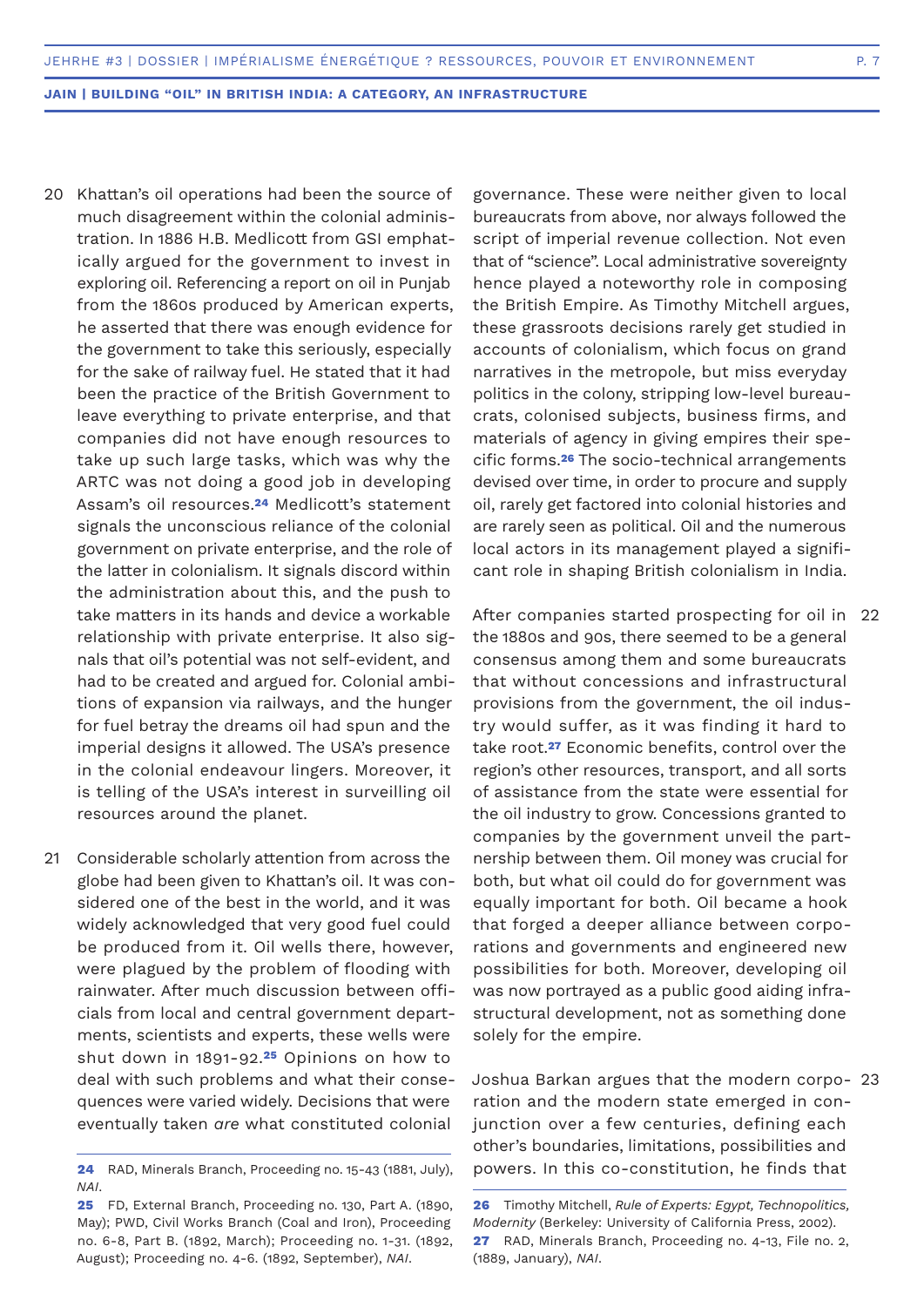corporations, as governing institutions, were an element of the state in their early stages. This explains the place they have held in the modern world – with substantial authority over the populace, important facets of the state, and threatening the government owing to the sovereignty vested in them over matters of society.**28** The story of petroleum in colonised India brings out how the government and oil companies used petroleum for state expansion, and how this was never smooth, but peppered with antagonism. The British Administration was never fully decided about the kind of liberties to give to oil companies and their role in the colonial endeavour. There was a constant tussle between oil corporations and the colonial administration over benefits to companies for public services they were seen to be providing on the one hand, or curtailing them as they could be a threat to state power on the other. Governance and the specific form the modern Indian state took, was partially the craft of oil and its management.

24 Philip Stern also writes about the corporation of the early modern period as a sovereign entity and constitutive of the state as well as the empire. With the case of the East-India Company (EIC), he advances an argument about the decentredness of sovereignty in British colonialism.**<sup>29</sup>** The EIC cannot be tethered to the empire or the nation-state, both of which were in formation along with it. Therefore, the empire was informed by the logic of the corporation and the nation-state, which together constituted British imperialism. This analysis can also describe the figure of the oil company in colonised India as an essential element of late British imperialism in South Asia, not by executing orders from the Crown or working solely for it, but by its own logic, sprouting new possibilities for the empire, shaping and propelling it from within. Further, disagreements and shifting sovereignties were common, as matters over which local

and central agencies adjudicated were moved around between them, also pulling in oil companies. Owing to the enormous presence of Standard Oil, the government and companies of the USA too played a sizeable role in shaping the colonial state in India via regulations, pricing and material practices regarding oil. Control over oil then was disputed and distributed.

The British Administration was a lot more depen-25 dent on imported than locally produced petroleum, which was still in its nascent stages. American oil companies, thus, had a larger say in shaping petroleum rules in India than British-Indian companies, through their scientists, explorers, certifiers, market influence, packaging and products. In 1883 the Consul-General of the USA wrote to the British Administration of India that some ships carrying oil from the USA to Calcutta were not allowed to dock because of the local rules there and that this was causing difficulties for oil trade. The British Administration responded agreeably with the assurance that immediate steps would be taken to "remove such hardships" faced by American companies. Calcutta authorities, nonetheless, remained defiant, but were forced to eventually relent.**30** Thus, there was little clarity on who possessed sovereign authority in such matters between the central and local governments. But American companies often found their way.

The main concern of the local oil-producing 26industry was the restrictions imposed by the government in the form of taxes, rules, lack of incentives and competition from imported products. The Government of Assam wrote to the central government on behalf of the Assam Oil Company to give the local oil industry greater concessions and remove restrictions, which it should instead impose on importers of petroleum.**31** Parts of the central government remained hesitant, and a debate on whether to protect and promote the local industry continued for long. One such debate took a lively turn in 1903

**<sup>28</sup>** Joshua Barkan, *Corporate Sovereignty: Law and Government under Capitalism* (Minneapolis: University of Minnesota Press, 2013).

**<sup>29</sup>** Philip J. Stern, *The Company-State: Corporate Sovereignty and the Early Modern Foundations of the British Empire in India* (Oxford: Oxford University Press, 2011).

**<sup>30</sup>** Legislative Department (LD), Legal Opinions Branch, Proceeding no. 33-34, Part B (1883, March), *NAI*.

**<sup>31</sup>** HD, Judicial Branch, Proceeding no. 40-41, Part A (1901, December), *NAI*.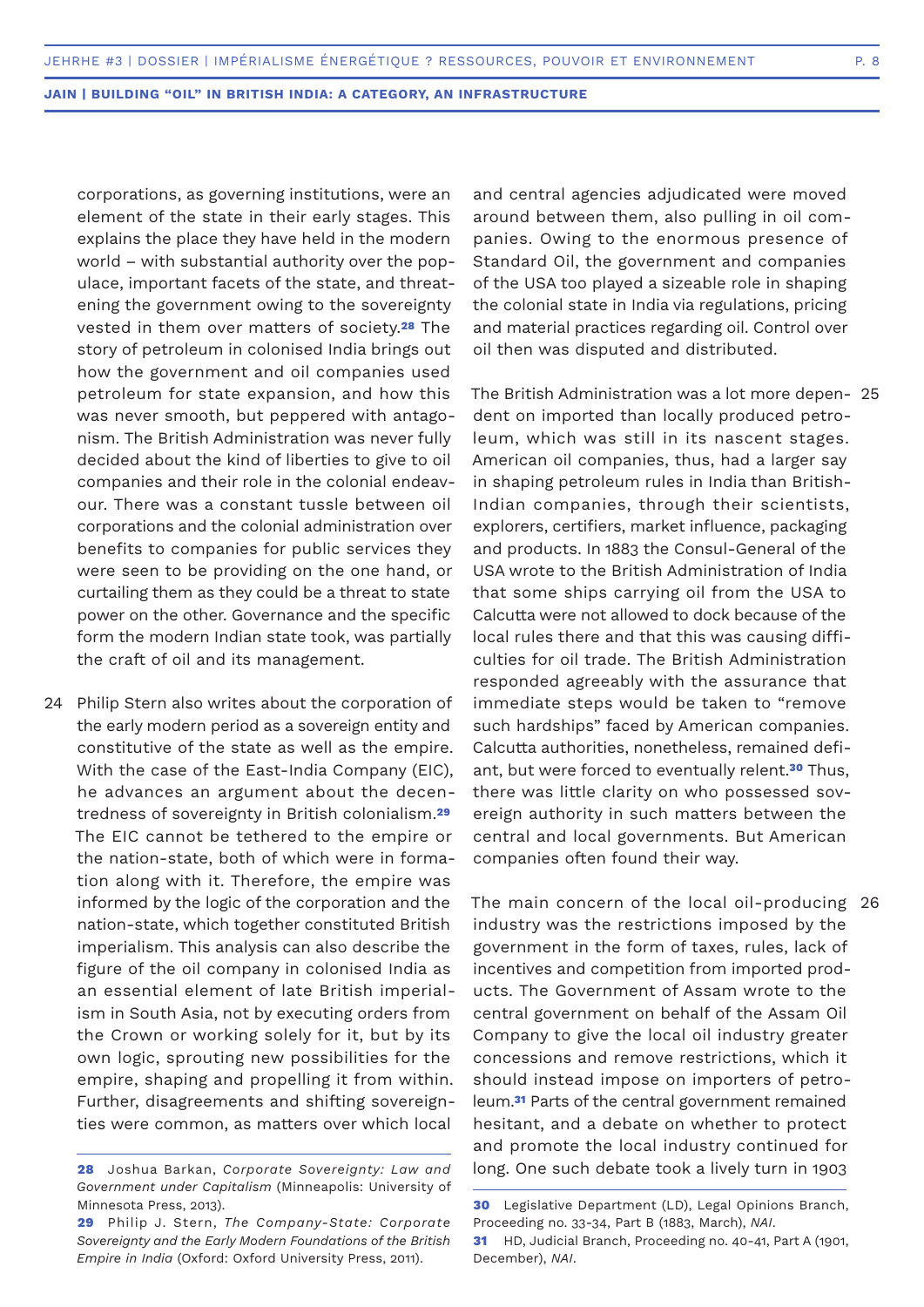when D. Ibbetson from the PWD stated that levying an excise duty on British Indian producers would "severely hamper capitalist interests in the country". He argued against E. Law of the Revenue Branch who was concerned about filling imperial coffers and believed that the only way was to tax native oil, which was allegedly growing and would oust imported petroleum, reducing the revenue from import duty. Another prominent official in this debate was A.P. Palmer from the East Indian Railway Regiment, who was of the opinion that local industries do not need government assistance, and found it important to safeguard imperial interests by increasing military expenditure, for which more taxes needed to be levied. No decision was immediately taken.**32** This again brings to light the knotted relationship between oil and imperialism, as well as the perpetual alliance and conflict between corporations and the government. Government officials were united in the ultimate aim of the imperial state's expansion but disagreed on the route to it: by allying with and giving liberties to corporations who could act as arms of the state, or by restraining them so they don't overpower the government, and taxing them, to take the safer and better-known route of revenue. Local governments and chambers of commerce often sided with local oil companies but had little power, and the local industry remained undeveloped in the face of imported petroleum.

27 Fears of international oil corporations becoming global giants fed by government concessions were the fodder of much debate within the British Administration. Standard Oil's application in 1902 to railway companies for setting up storage tanks near railway stations sparked off such a discussion in the central government. Economic theories of free trade, popular in Europe at the time, propelled this dialogue as officials claimed that this application should be rejected because Standard Oil is monopolistic. Permission was, nevertheless granted, as F.J.E Spring of the PWD, managed to convince other

officials that Standard Oil could not monopolise Indian markets and then raise prices, as Indians had a wide array of vegetable oils to fall back on if kerosene prices went up. He asserted that foreign companies should be allowed such facilities in the country as it would increase the consumption of petroleum and drive out vegetable oils, which were hindering its spread. He also asserted that the "Indian culture of sharing resources" needed to change over to individualised consumption to increase petroleum sales.**<sup>33</sup>** Much before Henry Ford's proclamation of the right of every poor man to a car, Spring proclaimed that every Indian had the right to private petroleum, assuming that it was every Indian's inborn desire. It is unclear whether the forces behind Spring's machinations were biopolitical motivations of transforming lifestyle patterns of the colonial subjects, lobbying done by Standard Oil, or a belief that kerosene would improve their subjects' lives and "develop" them.

Kerosene, a poor household's everyday artefact, 28fully embraced by the people, was a product of a networked infrastructure created by big capital, and regulated by the state. Petroleum products were organized by big technology and imperial politics (albeit haphazardly), and permeated into the daily lives of common people via small everyday technologies like cars, mills, lamps, etc. This had a double effect: bringing the colonial state into people's private affairs, but also upsetting state politics and government with people's commonplace aspirations and actions. By turning into a daily necessity for common people, oil cannot be understood as an imperial tool alone. Its chemical properties have the capacity to generate several kinds of substances (asphalt, petrol, gas, plastics, pesticides, paints etc.), making its political and social possibilities versatile. Although the widespread use of petroleum by common people was a calculated move promoted by the industry and the state, once it became a household item it was no longer just a colonial instrument. Colonised subjects exercised some agency over

**<sup>32</sup>** FCD, Separate Revenue Branch, Proceeding no. 330, Part C (1903, August), *NAI*.

**<sup>33</sup>** RAD, Geology and Minerals Branch, Proceeding no. 1-4, File no. 136, Part A (1902, November), *NAI*.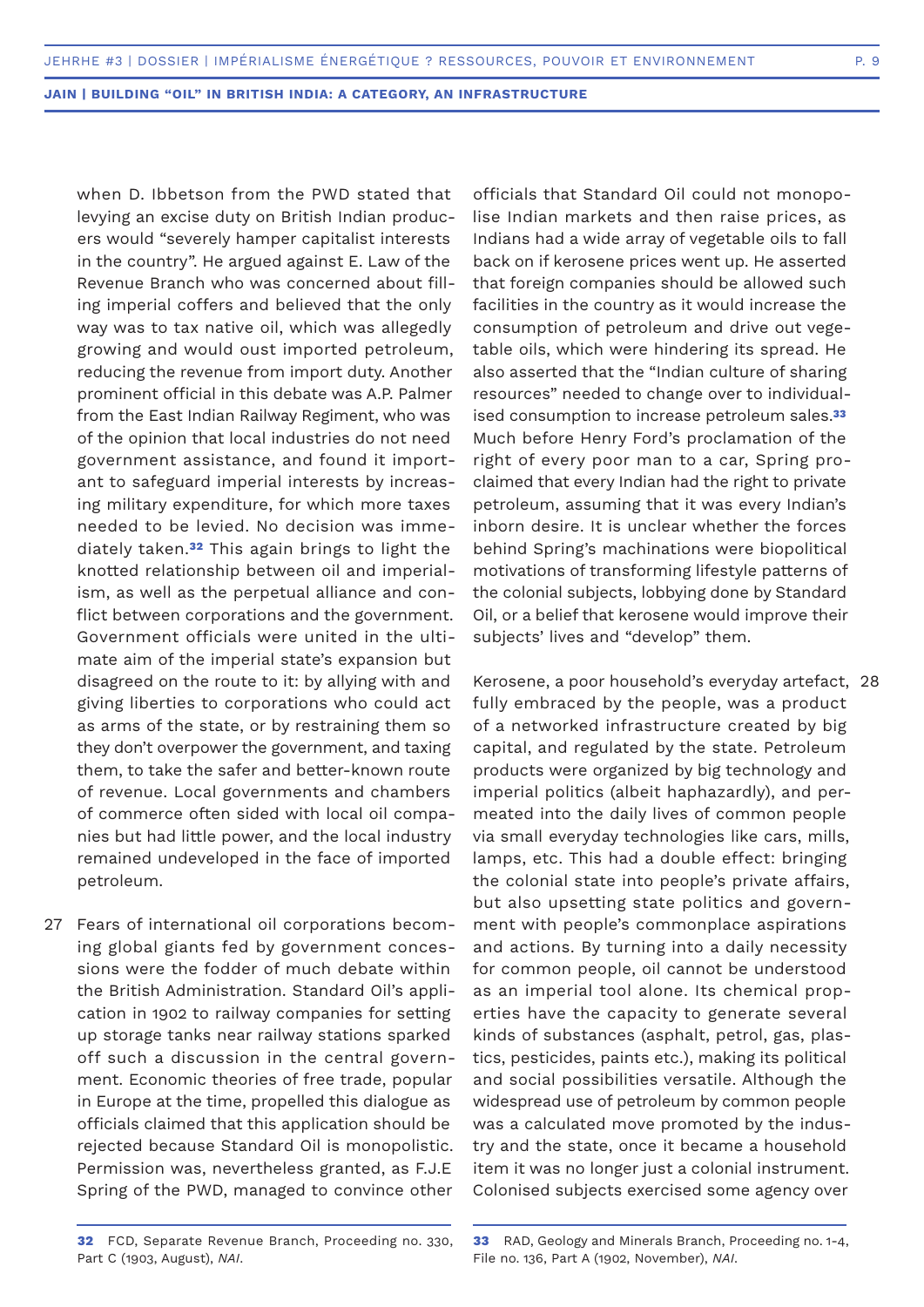this product, beyond the command of the state, and expressed a great demand for it, altering the meanings attributed to it by the state. The production and use of this substance were shaped partially by local people, giving its receivers partial influence over its politics.

## **THE STATE TAKES CHARGE**

- 29 The question of making imported kerosene the subject of imperial taxation was raised by the Finance Department as early as 1878. Later, in 1887 the Government of Bombay wanted to impose town duty on it.**34** At this time petroleum's utility to the state had not been conceived of in a way other than revenue. Its energetic powers were revealed once experiments with it as engine fuel took place, creating its governmental and imperial prowess. Nevertheless, the large kerosene trade was contributing to imperial reserves to such extents that, in this form too, petroleum was an asset. Its taxation was a way of disciplining it: bringing it under state surveillance, indirectly conditioning its use and users. By 1905 the Department of Commerce and Industry had a Petroleum Branch, making apparent the state's entanglement with oil. Via formulation of acts, the state inserted itself into oil. As Brian Black notes, this was a time when countries in the West were formulating new legal systems. The role petroleum played in this cannot be underestimated according to him. He notes that time and again it "emerged as a significant consideration" while formulating legislations, thereby exercising influence over modern democracies and their legal systems.**<sup>35</sup>**
- 30 In 1880 the Legislative Department proposed formulating a Petroleum Act for India, to regulate the import, transport and storage of "inflammable oils". This was to be based on the similar English legislation.**36** The Petroleum Act of 1881 required all ports to draft their own rules for landing the cargo, storage, transport and

suchlike. Disappointed with the alleged lack of professionalism in these draft rules, the central government asked the Burma, Bengal, Madras and Bombay authorities for revisions owing to their lack of foresight, impracticalities and vagueness.**37** Bureaucrats who were ill-equipped to manage this new substance were nonetheless critical in shaping it through the rules they drafted, which had lasting effects on its production, trade and consumption. Material practices these rules enabled and disabled shaped the oil industry, its consumers and their lives, as well as governance patterns. Forms of sociality and constellations of power were allowed and disallowed by these material practices, which were neither entirely determined by oil's properties, nor entirely by the state's desires.

Through mass consumption, oil allowed the state to seep into people's private lives, but also seeped into the state itself, shaping its governance regimes. This was a two-way process: the state was also an active agent, moulding oil by its rules. In the beginning oil's physical specificities bewildered the government and companies, and they found it hard to control it. In some places it was hard to sequester, in others, it was hard to keep in the ground. Being fluid and inflammable, it was hard to transport. But gradually oil's physicality was domesticated. Its fluidity and inflammability were turned into opportunities from obstacles. Technology, regulations and methods of handling it were devised to harness the material affordances and limitations of oil for human benefit. Petroleum was muffled by establishing a multi-nodal network for its extraction, refining, import, storage, transport and sale. This gradually emerging network was undoubtedly determined by oil's materiality, but the state found ways to navigate this slippery terrain and exert its own agency, to be able to deploy it for its use. Through science and bureaucratic discourse, oil was made knowable, controllable and usable. It was disciplined and turned into a productive tool of the empire. In the same way, oil was also wrested out of the 31

**<sup>34</sup>** HD, Municipalities, Proceeding no. 33-34. (1887, November), *NAI*.

**<sup>35</sup>** Brian Black, *Crude Reality: Petroleum in World History*  (New York: Rowman & Littlefield Publishers, 2011), 53.

**<sup>36</sup>** LD, Unofficial Branch, Proceeding no. 2512. (1880), *NAI*.

**<sup>37</sup>** HD, Judicial Branch, Proceeding no. 145-169, Part A. (1882, August), *NAI*.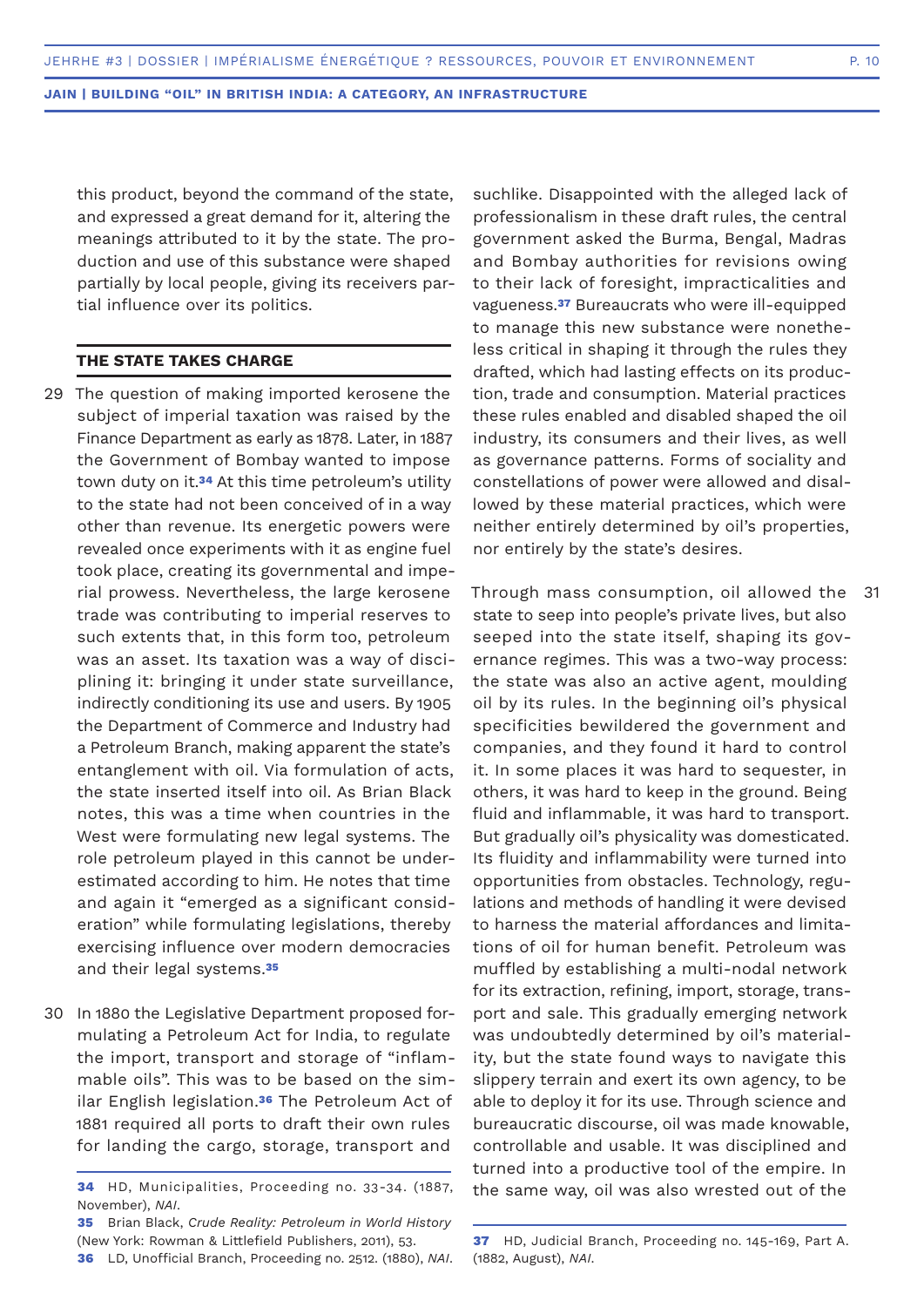hands of frontier entrepreneurs by the state, which established greater command over it on the pretext of having expertise.

- 32 By the 1890s new questions had cropped up and rules needed revision to reflect these. There were questions regarding storage and transport, as "dangerous petroleum" now needed to be defined differently for it was transported throughout the country and passed through warm regions where it could become inflammable. Petroleum was now being used as an ingredient in several products, and how were port authorities to deal with the import of these substances? Should paints, turpentine, varnishes, etc. be treated under "dangerous petroleum rules"? The use of naphtha in various products had increased and the definition of petroleum was now under question.**38** New petroleum products flooding the market were causing perplexity in the customs offices as they didn't know how to classify them for taxing purposes. The categorisation of petroleum jelly was debated between different customs houses as it is solidified petroleum, used as a lubricant, flashes over 200° F, and therefore fell in the category of lubricants. But it was being used to adulterate other oils and some officers believed that duty on it should be under a different category, to discourage its import.**39** Yet again, confusion and indecision unravelled. Oil's properties were contested. When is it "oil" and when is it not "oil"? The sorts of activities and chemical properties subsumed under the name "oil" was a matter of human decision, influenced by taxation and profit.
- 33 The classifications that were created and dismantled from time to time for taxing, pricing, storing, transporting petroleum products reflect the inevitability of improvisation in colonialism, troubling the notion of it being stable. Materials were vital in doing so, demanding iteration and spontaneity, where local governments took matters in their own hands and went off-script, if there was one. The range of practices this led

to circumscribed the ways in which oil could be used and the social and political organisation possible: how and where people socialise, networks that form because of the storage, transport, sale and use of petroleum products, power dynamics within these, etc. Legislations on oil storage tugged the state into people's lives by governing the design of their physical spaces, which had ripple effects on numerous everyday matters.

Although such legislations and classifications 34 were solutions to the problem of many kinds of petroleum products, they created further problems by creating restrictions for the mobility of certain products. Here we see oil's physicality exerting agency over that of colonial capital: because oil was volatile, strict safety measures hiked up costs and created obstacles for easy circulation. The materiality of oil also dictated its packaging, which dictated other industries related to this, and also the ways of consuming it. This foreclosed and enabled certain configurations of sociality, such as whether it can be shared, where it can be bought from, etc. Systems developed in exploration, refining, distribution, storage and sale to deal with oil's peculiarities – technical and social – had important political consequences. These were not thought about in Britain but were created by practices in the colony. Government lay in the way the state navigated oil's materiality, and where it exerted its own agency by creating rules, practices and networks. The politics of these can be found in mundane matters at the micro-level: rules for ports, storage, transport, etc., classifications and categories, not only in imperial ambitions of the metropole. These rules and oil's material qualities together determined oil's social and political possibilities.

In 1903 the British Administration decided to 35have one set of rules for all provinces as companies importing at different ports had to constantly refer to different rules.**40** Importing companies requested the government to appoint

**<sup>38</sup>** HD, Judicial Branch, Proceeding no. 289-338. (1894, February), *NAI*.

**<sup>39</sup>** DARC, Customs Branch, Proceeding no. 7, s.no. 1-3. (1912, February), *NAI*.

**<sup>40</sup>** HD, Judicial Branch, Proceeding no. 145, Part A. (1903, August), *NAI*.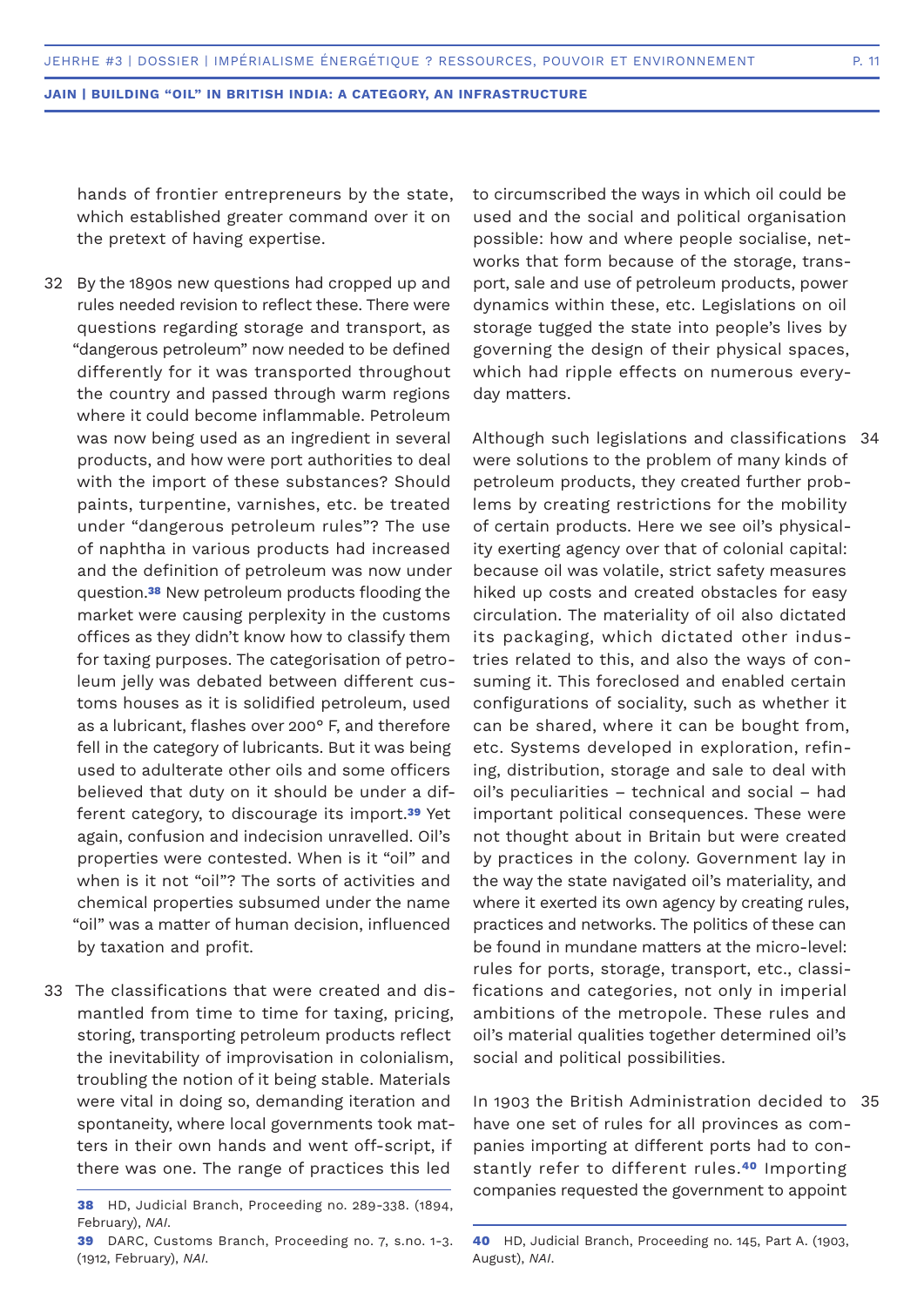a committee consisting of government officials and people from the trade to simplify the rules.**<sup>41</sup>** These suggestions allude to the intimate link between science and trade: safety regulations, scientific categories such as "dangerous petroleum", etc. were modified by the demands of trade. This move towards centralisation is fundamental for understanding how oil was becoming crucial to colonial capital and could not be left to local powers. Oil was now a global commodity and smooth circulation was imperative to its commodity status, which meant that easing out rules was of prime importance. For the same reason, standardisation and uniformity were imperative, which foreclosed locally differentiated uses, meanings and politics of oil.

- Unlike other global commodities, oil was dan-36 gerous, requiring umpteen rules. Unlike other fuels, it was more mobile and combustible. This specificity led to a profusion of regulations to ensure its easy circulation without compromising safety. The unique combination of danger, common use, and easy circulation meant that there had to be many rules and they had to be standardised, making centralisation, largeness of industry and network, and biopolitics inherent to the modern way of using petroleum. This meant the intrusion of the state into people's homes and lives, in the form of regulations.
- 37 From the history of Standard Oil, other companies knew that control over the industry was not acquired through control over supplies and oil fields but over pipelines and refineries. It was the network that needed to be controlled more than the product.**42** Owning fields of crude oil was not enough, as this gooey substance needed to be transported, processed and distributed for it to be valued as black gold. Having access to cheap transport facilities for the carriage of petroleum was integral to making it profitable. This kind of organisation of the industry signalled a movement towards the emergence of gigantic corporations with interrelated mechanisms,

large-scale operations and control over a variety of networks and technologies. Oil companies laid stress on acquiring transport facilities and other conveniences, which made liaisons with the government vital.

With the turn of the century, petroleum was 38 being used as a fuel and its importance for imperial expansion had been fully realised. Hence, the imperial government keenly attempted to bring oil under its control. The British Admiralty sent a directive in 1904 to the Indian administration that oil found there should only be in British hands, and be refined only by British companies. Oil was being made to fit nationalist politics. Sovereignty over it could no longer be dispersed. The Admiralty made several demands that imposed restrictions on oil companies and the Indian government, and inserted the British armed forces in supervising petroleum production. The idea was to establish complete control over it to address the insecurity of finding oil, which had become decisive to win battles and extend government. These demands were found impractical by the Indian government and companies alike, whose aspirations about oil were to do with profit, which required easy circulation and not controlled supervision.**43** Finally, in 1906 negotiations between the India Office in London, the Admiralty and the Committee of Imperial Defence resulted in an agreement that the Burmah Oil Company, a British oil giant in South Asia, would assure regular supply to the Admiralty, as it was threatened by Standard Oil and needed an assured demand.**44** According to G.G. Jones, the involvement of the Admiralty in the oil industry steered it in a "nationalistic direction", clearly placing India's oil policy "within an imperial context".**<sup>45</sup>**

No longer just about trade, but about territorial 39control, oil was now a national asset and not just a profitable commodity. From being serendipitously discovered on the feet of elephants in

**<sup>41</sup>** Department of Commerce and Industry (DCI), Petroleum Branch, Proceeding no. 44-50. (1905, June), *NAI*. **42** RAD, Geology and Minerals Branch, Proceeding no. 6-18, File no. 108, Part A. (1904, November), *NAI*.

**<sup>43</sup>** *Id*.

**<sup>44</sup>** DCI, Geology and Minerals Branch, Proceeding no. 4-6, Part A (1906, March), *NAI*.

**<sup>45</sup>** Jones, "The State and Economic Development in India 1890-1947: The Case of Oil", 363-4 (cf. note 13).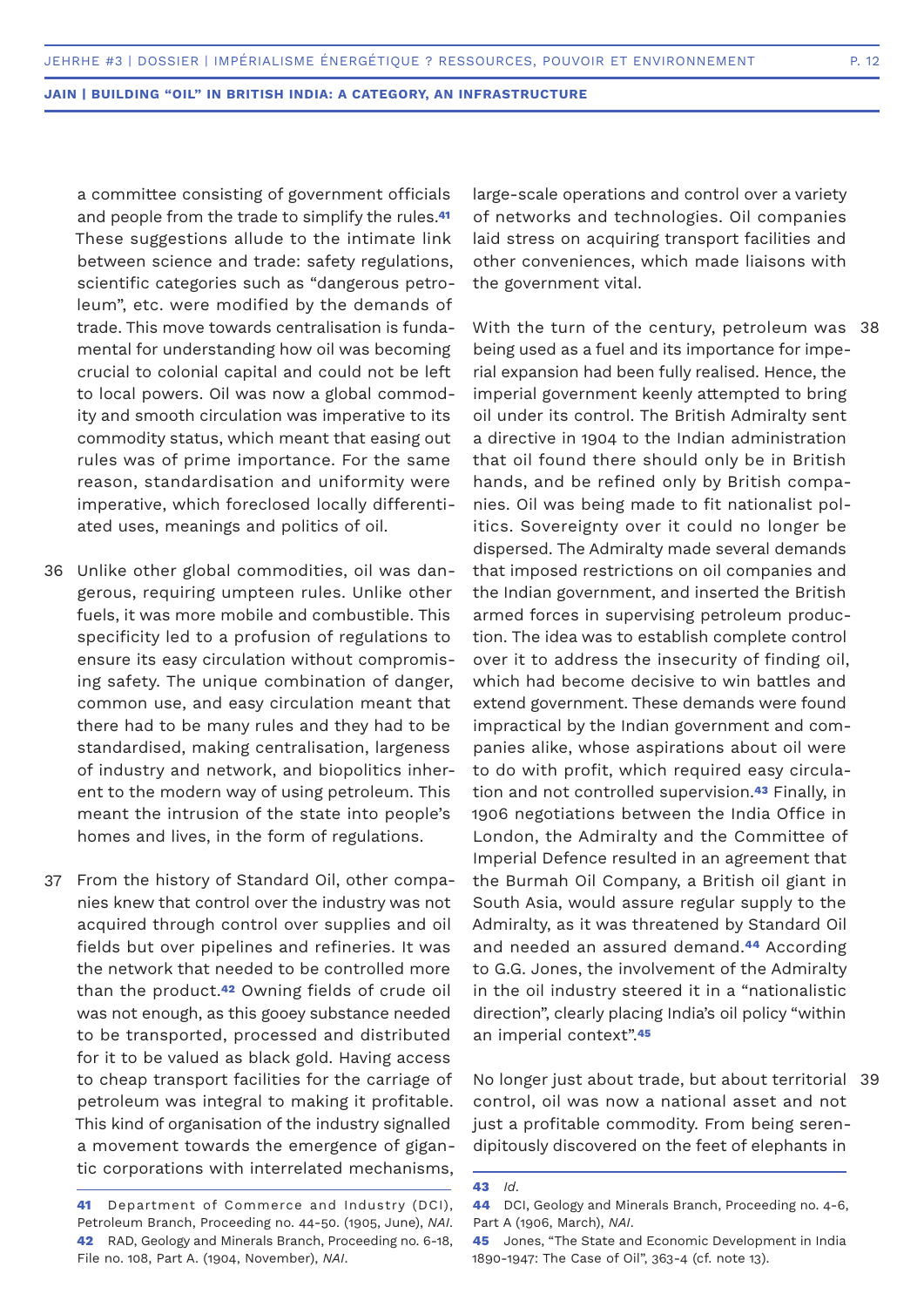an obscure forest and from no other use than lighting, oil had come a long way to becoming a necessity for the government and people. It had to be teased out of the "reckless" hands of early risk-taking entrepreneurs and transferred to the safe and "expert" hands of the colonial government. The government's involvement with the industry evolved from a haphazard and uncertain entry via safety regulations and lease agreements to scientific management, precise laws, taxation and use as fuel to run its many networks such as transport and defence.

- While the imperial state was amassing oil within 40 itself, everyday life too was being saturated by petroleum products. The Automobile Club in London wrote to the British Indian Government in 1903 about difficulties encountered in colonies by car users because of stringent and archaic petroleum rules. State governments too demanded more petrol, less regulation, and an improved infrastructure for storage, as their automobile use was increasing for policing areas under their jurisdiction.**46** Petroleum allowed policing. Automobiles and oil together changed the face of government. Control over oil was fought over within the state, even for the unitary purpose of expanding government. The central government probably did not trust local governments to remain subservient if supplied with too much oil or if given decision making power over it. To have oil meant to have the power of government and the tool for militarisation. Its possession aided power.
- 41 This points to another actor in the colonial network that made oil: automobile companies played a role in regulating how oil must be used, sold, stored and priced. It illustrates how consumption patterns and people's lifestyles also determined the network of oil. The industry would develop differently and the product would be different had consumption and markets looked different. The intimate pairing of oil and everyday life suggests that it wasn't just high

September), *NAI*.

politics that got determined by oil and vice versa, but also quotidian lives and mundane practices.

Everyday objects which previously did not use 42 petroleum products as ingredients, such as medicines, bottles, etc. became cheaper with petroleum products replacing older raw materials. Petroleum managed to infiltrate several kinds of items and aspects of human life, as oil companies, scientists and governments looked for ways in which oil could replace other materials.**47** Chemists were engaged in inventing new uses for petroleum to make investments in the industry viable. If enough demand did not exist, investing in it would be unprofitable. This was addressed by increasing petroleum use in civilian life, increasing, alongside, the scope of biopolitical government. The demand for such products was voracious as they were cheaper and made life more convenient. It is this that turned oil into an infrastructure for both, government and everyday life.

# **INFRASTRUCTURE OF THE STATE AND THE SUBJECT**

Because of the ways in which petroleum has 43oiled people's lives as well as the state's, it warrants being thought about as more than a resource or commodity. Given its importance and necessity to state expansion on the one hand, and its perpetual presence in daily life on the other, it could be understood as an infrastructure, using the conception offered by Brian Larkin.**48** The tool of government that it became and the overwhelming way in which it came to structure people's practices, choices, motivations and environments was because petroleum became the "grounds on which other objects operated",**49** such as machines, transportation, communication, etc., undergirding the very possibility of production, circulation, exchange and consumption. From its early stages, it fashioned the "ambient environment"**50** people inhabited,

**<sup>47</sup>** Black, *Crude Reality*, 1. (cf. note 35)

**<sup>48</sup>** Brian Larkin, "The Politics and Poetics of Infrastructure", *Annual Review of Anthropology*, n° 42,2013, 327-43.

**<sup>46</sup>** HD, Judicial Branch, Proceeding no. 63-67, Part A. (1903, **49** *Ibid*, p. 329.

**<sup>50</sup>** *Ibid*, p. 328.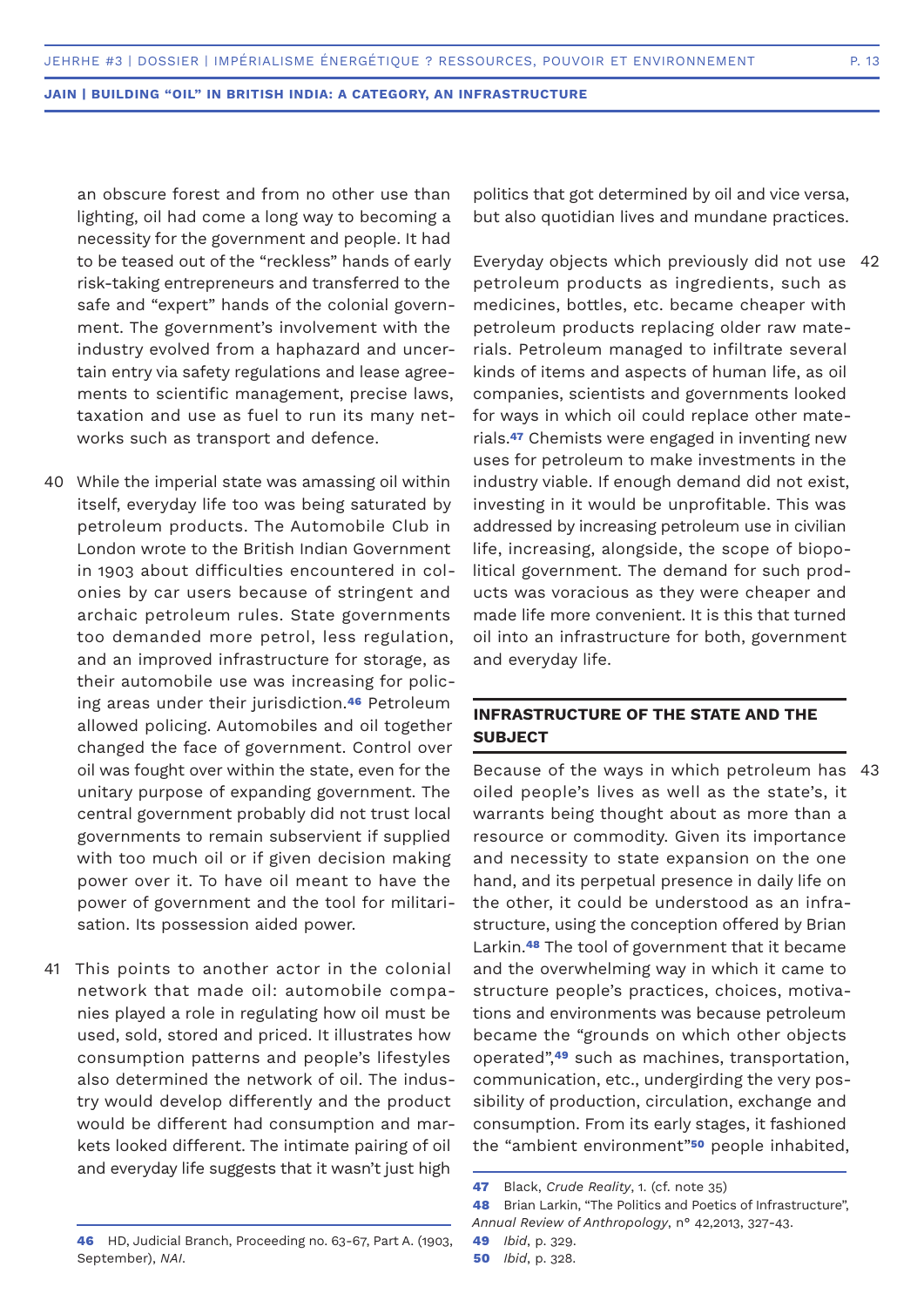especially by becoming the fuel for electricity and mobility. In its absence, society, economy and government were severely disrupted and continue to be.

- 44 Indian subjects were thrown into a stunning crisis during war-induced shortages and made consistent demands on the state to continue supply. This led to riot-like situations in many cities, and most daily activities experienced a grinding halt because of an absence of petroleum during the two world wars.**51** Electricity companies fed street lights, public buildings, hospitals, railways, and other services, which shut down without oil-fired electricity.**52** This is telling of how public dependence on state institutions and services had increased, how communities were no longer self-reliant for health, education, services like lighting, and how all of these state institutions and services were beholden to oil. The state was able to consolidate its hold over populations and properties not only through military power or massive infrastructural projects like the railways, but also through the spread of everyday products, and its control over their supply, pricing, storage, use, transport etc. Petrol pumps, for instance, altered urban landscapes, giving petroleum a role in it, and opening more spaces for the state to make itself present and necessary. And yet, the widespread demand for oil lent to it the quality of becoming a substance of mass politics, going beyond the logic of the state and becoming a tool in the hands of the subjects to hold the state to ransom by demanding its regular provision.
- 45 Penny Harvey and Hannah Knox narrate the trajectory of Peruvian state-making by building roads to infiltrate people's lives. They posit roads as socio-technical assemblages, relational spaces and infrastructures meant to do the work of the state, while remaining openended in their outcomes, carrying the possibility for varying social and political formations. Roads, they write, "enable the networked flow

of goods, labour, and services. They deliver the basic conditions of modern living", and yet are not wholly determined by the powers that bring them into being.**53** This is also the case for oil: used for expansion, enabling circulation, buttressing modern life's very possibility, but presenting its own problems and opportunities outside the logic of the state, by being embraced by the people en masse, and because of its own physicality which is hard to control.

Antina von Schnitzler conceptualises infrastruc-46 ture similarly. For her, it is not just a tool in the hands of the state, but also a site of politics, an entitlement of the people, where citizenship is performed by making demands on the state. In her study of the water metre in South Africa, she traces the biopolitical work done by it to discipline citizens in a particular way, but also unfolds the struggles this device gets mired in, exceeding the tool that the state intended it to be.**54** This paper strikes a chord similar to both these studies, exploring the social and political worlds opened and closed by oil, while the state struggles to make it a juggernaut of control and expansion. The materiality of an infrastructure, the politics of its production, and the power of its consumers can be seen as locked in a grid of mutual shaping and resistance.

Troubling complete agency attributed to either 47actor – oil's materiality, or the state's use of it – this history of oil highlights their dialectic and sees agency as a product of their conversation. Mitchell notes that oil infrastructures co-emerged with particular political formations and modern lifestyles that made oil seem indispensable.**55** Penelope Harvey, Casper Bruun Jensen and Atsuro Morita take this as an example of how "infrastructures generate effects that loop back upon society", in a "recursive

**<sup>51</sup>** Punjab State Agency, Residency Files, File no. C 8/4- 2/46. (1946), *NAI*.

**<sup>52</sup>** DARC, Petroleum Branch, Proceeding no. 1-21, Part A. (1919, April), *NAI*.

**<sup>53</sup>** Penny Harvey & Hannah Knox, *Roads: An Anthropology of Infrastructure and Expertise* (Ithaca: Cornell University Press, 2015), 7.

**<sup>54</sup>** Antina Von Schnitzler, *Democracy's Infrastructure: Techno-Politics & Protest after Apartheid* (Princeton: Princeton University Press, 2016).

**<sup>55</sup>** Timothy Mitchell, *Carbon Democracy: Political Power in the Age of Oil* (New York: Verso, 2013).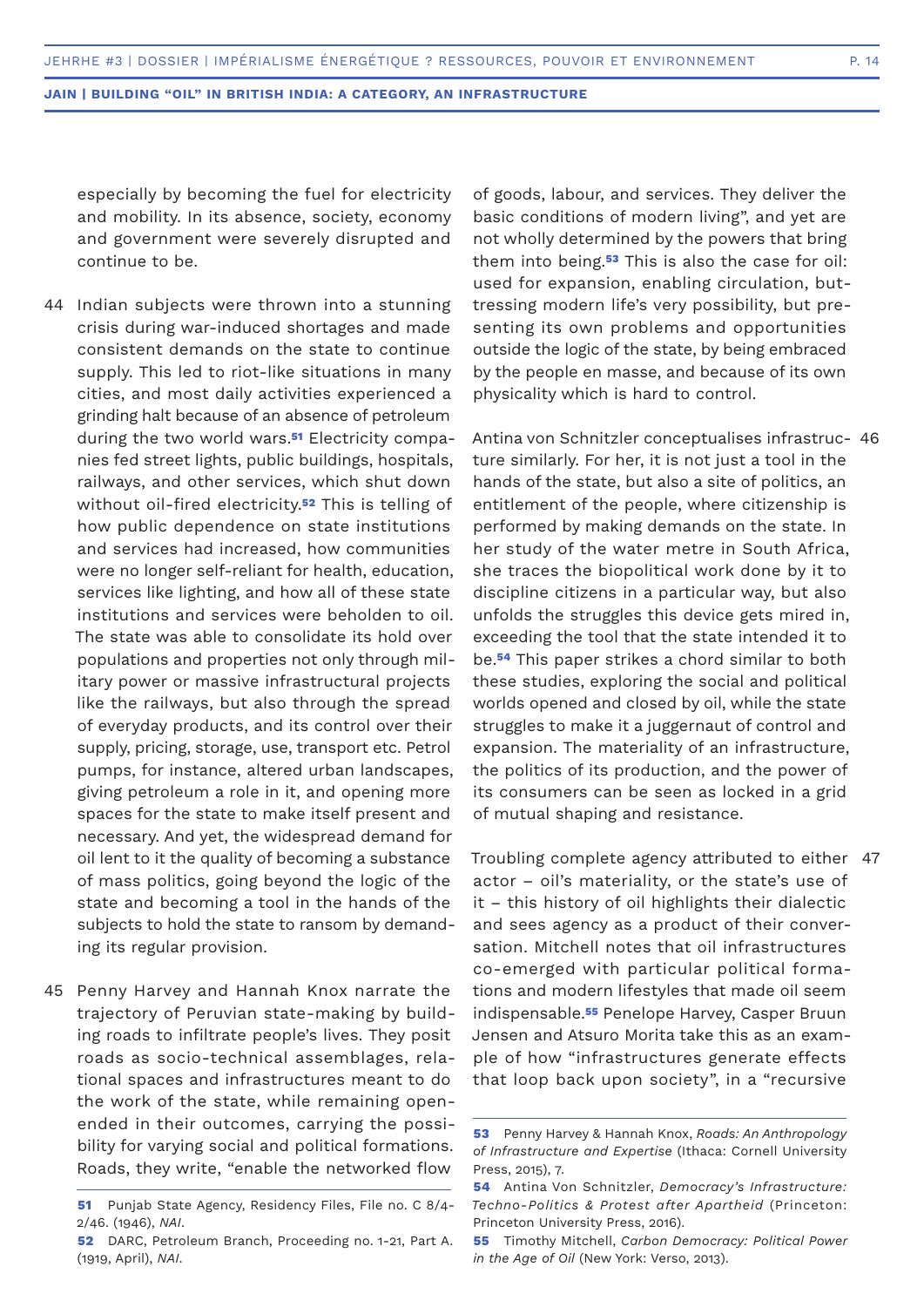movement" that is spatio-temporally contingent in the same way as the co-constitution of petroleum, the colonial Indian state and its subjects.**<sup>56</sup>**

- 48 Petroleum was the lifeblood of state elaboration and militaries, but also proliferated into common people's lives via kerosene, medicines, electricity, fuel, plastics, etc. Armies, corporations and governments were inextricably bound to one another in the act of extracting and using petroleum for state-making. Peculiarly, petroleum tied civilian culture to military life and battlefield activities as no other substance ever had. How people ate, travelled, worked and lived was now under control of the state, which had immense power in deciding over their daily activities. Becoming the lifeblood of militaries, oil was then made to also saturate the veins of civilian life. However, once it did so, it was no longer just a state tool, as consumers exerted power by demanding it, adulterating it, pilfering it, using it for unintended purposes and selling it illegally. This is how oil becomes government, but also escapes government. This characteristic is typical of infrastructures because they are meant for mass use, which tends to pull them out of the boundaries of state control. Despite this, they continue to do the biopolitical work they were created for, albeit distortedly.
- 49 Michel Foucault's concept of *raison d'Etat* is useful to advance the argument of oil being turned into an infrastructure for the state as well as for pedestrian life, both of which assist state-making. Foucault explains *raison d'Etat* as a logic of the state, the rationality for its survival, legitimating its power and existence, allowing it to preserve and perpetuate itself. He argues that what enables and justifies state incursion in people's private lives, and makes the management of people and their productivity its sole mandate, is biopolitics.**57** Technical infrastructures have been central to such an endeavour,

not only to integrate territories but also to create an imagination of public good around state practices and have subjects/citizens depend on the state for their daily activities, thereby rendering them loyal as well as productive. Oil, thus, and infrastructures in general, formulate the relationship between states and subjects/citizens, where the latter are fashioned in specific manners by laws around petroleum/infrastructures that produce specific forms of government, and modes of sociality. Through these, private lives of people are directed, but, people talk back to the state by mangling these infrastructures or demanding them as a right.

The programme of state making would be incom-50 plete without a corresponding programme of subject/citizen making. High politics cannot manufacture types of subjects/citizens by itself, but requires the assistance of cultural practices, through the deployment of material objects used in the everyday. If the modern Indian state was forged partially by the deployment of oil for securing its grip over territories and populations, what held this system together were the oil captured social imageries below. The site of politics was not just governments or factories, but people's homes, bodies and minds, where biopolitics was made possible by oil consumption and where dreams of state delivered development were spun. To build a type of state and power structure, a type of subject/citizen needed to be crafted who would buy into the ideology of that power structure. Oil aided the state by spinning dreams of westernised "progress" among the subjects, and by creating a dependence on the state and corporations for petroleum products.

While using oil for state- and subject-making 51might not have been a conscious and deliberate effort on part of the entire British Administration, it was the result of the laws and practices the administration enabled, as much as it was the result of market demand for petroleum products (which too were created by state and corporate partnership, not by people naturally demanding

**<sup>56</sup>** Penelope Harvey, Casper Bruun Jensen and Atsuro Morita, "Introduction: Infrastructural Complications", in *Infrastructures and Social Complexity*, eds. Penelope Harvey *et al.* (United Kingdom: Routledge, 2016), 20.

**<sup>57</sup>** Michel Foucault, *Security, Territory, Population: Lectures at the College de France, 1977-78*; *The Birth of Biopolitics:* 

*Lectures at the College de France, 1978-79* (New York: Picador, 2004).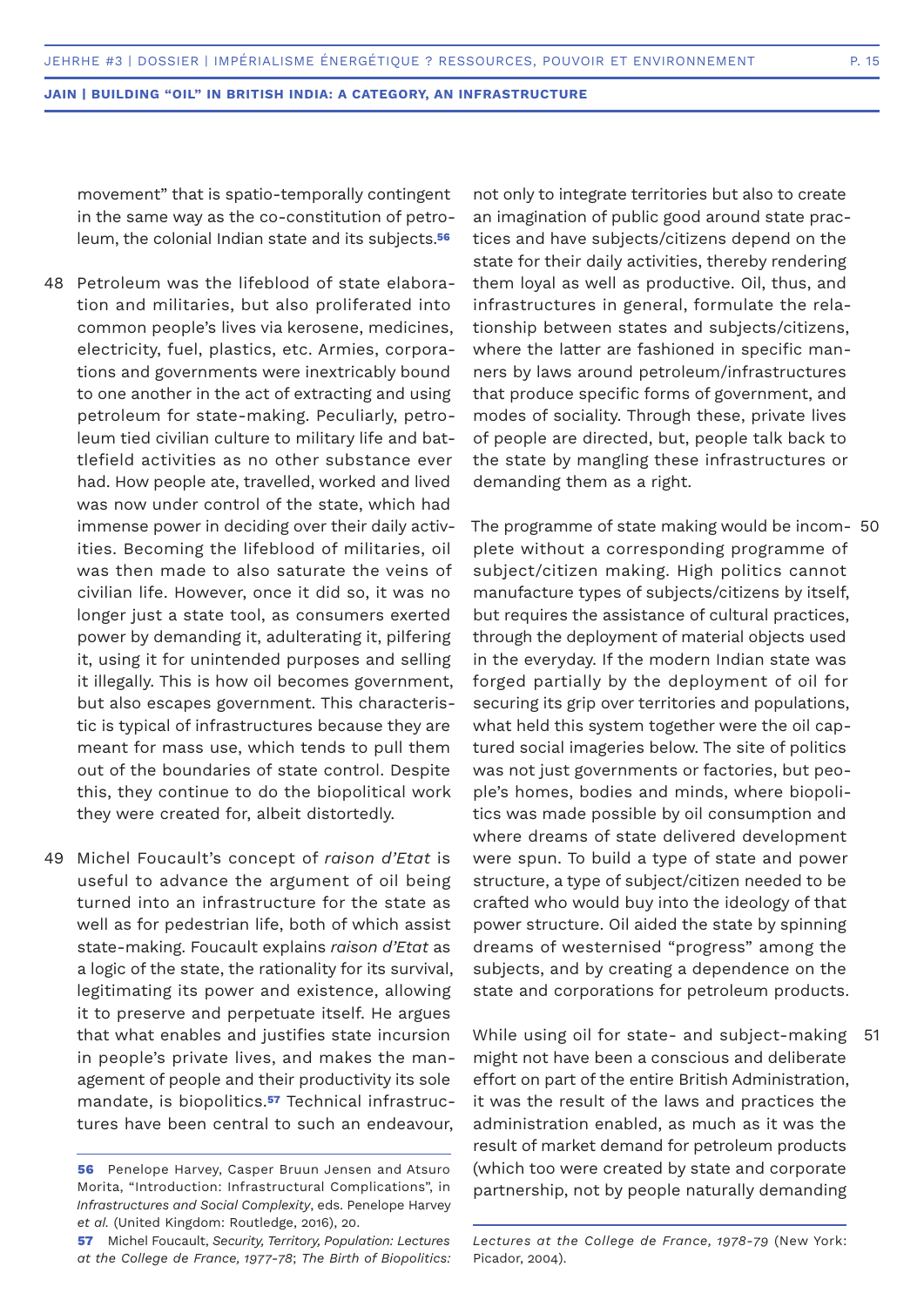certain products). Oil as an infrastructure in British India, comprising material, social, political and economic networks, apart from being impelled by the logic of the empire, was also crafted and steered by accidents, negotiations, personal desires and local conditions that lay outside the calculations of the empire.

- 52 As an infrastructure, oil acted as the playing field of technologies by defining their potentiality and imperial possibilities. It is not, however, inherent in oil to garner such agency. On historicising the evolution of the oil industry in India, certain events, ideologies and surprises that assembled this edifice can be recovered as the driving forces in constructing its politics. Tracing this convoluted journey of oil involves the study of the imagination that went into assembling oil as a state infrastructure, as opposed to taking the view that oil was on an evolutionary path of progression and that it was natural for it to exert such agency.
- 53 Petroleum, therefore, has functioned as a commodity of rapid circulation like sugar, cotton or tobacco, an energy resource like coal, and an infrastructure of the colonial state like dams, the telegraph or the railways. This attributed to it several political possibilities, which were admixtures arising from its own materiality and from the socio-economic arrangements that harnessed it in these many ways. This also instilled in oil a contradiction: because it became a state infrastructure, nationalising it was imperative, which meant that the state must express complete control and gain sovereignty over it; but because it was a commodity that brought massive profits, it needed to be easily circulated, with minimal state intervention. This contradiction played out perpetually in struggles between the colonial government and oil companies, which nevertheless recognised the need for each other's assistance in building oil.

## **CONCLUSION**

54 To understand how petroleum was put together as a category through gradual reification, and simultaneously built to function as an infrastructure of the state and society, this historical

narrative threw light on how oil was slowly understood and defined, how its network was assembled, and how neither of these were natural or following an internal logic. Gisa Weszkalnys writes,

The relational nature of oil's magical/material efficacy, involving pipelines, platforms, bureaucracies, workers' compounds, and other infrastructures typical of the industry that are partly, but never fully, to do with the specific aspects of the substance we call oil. Oil's magic cannot be reduced to any of the aspects discussed above...Its magic/materiality is not simply an essence, concentrated in its chemical and physical constitution, but is a potentiality that unfolds through a series of material processes of transformation, appropriation, and use.**<sup>58</sup>**

What this story conveys about oil is that its 55 properties do not arise from the viscous liquid alone. Petroleum is made by more than that. Allan Stoekl alludes to this characteristic of oil: that we cannot know it fully by limiting our gaze to its geological properties, but we also cannot know it by inspecting only the power that circulates in oil corporations.**59** I argue that oil is neither simply a discovered natural material, nor simply a placeholder for power and well planned high politics. It is a socio-material category, made by a multitude of agents, all of which work sometimes in tandem and sometimes against each other, eventually resulting in a collectively produced material, idea(s), way(s) of life and practice(s), that are not purely the result of what was intended but comprise the consequences of contingent forces.

Bruno Latour sees "the social" as "associa-56tions between heterogeneous elements", rather than a given whole.**60** Latour's Actor-Network-

**60** Bruno Latour, *Reassembling the Social* (Oxford: Oxford University Press, 2005), 5.

**<sup>58</sup>** Gisa Weszhalnys, "Oil's Magic: Contestation and Materiality", in *Cultures of Energy*, eds. Sarah Strauss *et al*. (Walnut Creek: Left Coast Press, 2013), 278.

**<sup>59</sup>** Allan Stoekl, "Foreword", in *Oil Culture*, eds. Ross Barrett *et al*. (Minneapolis: University of Minnesota Press, 2012).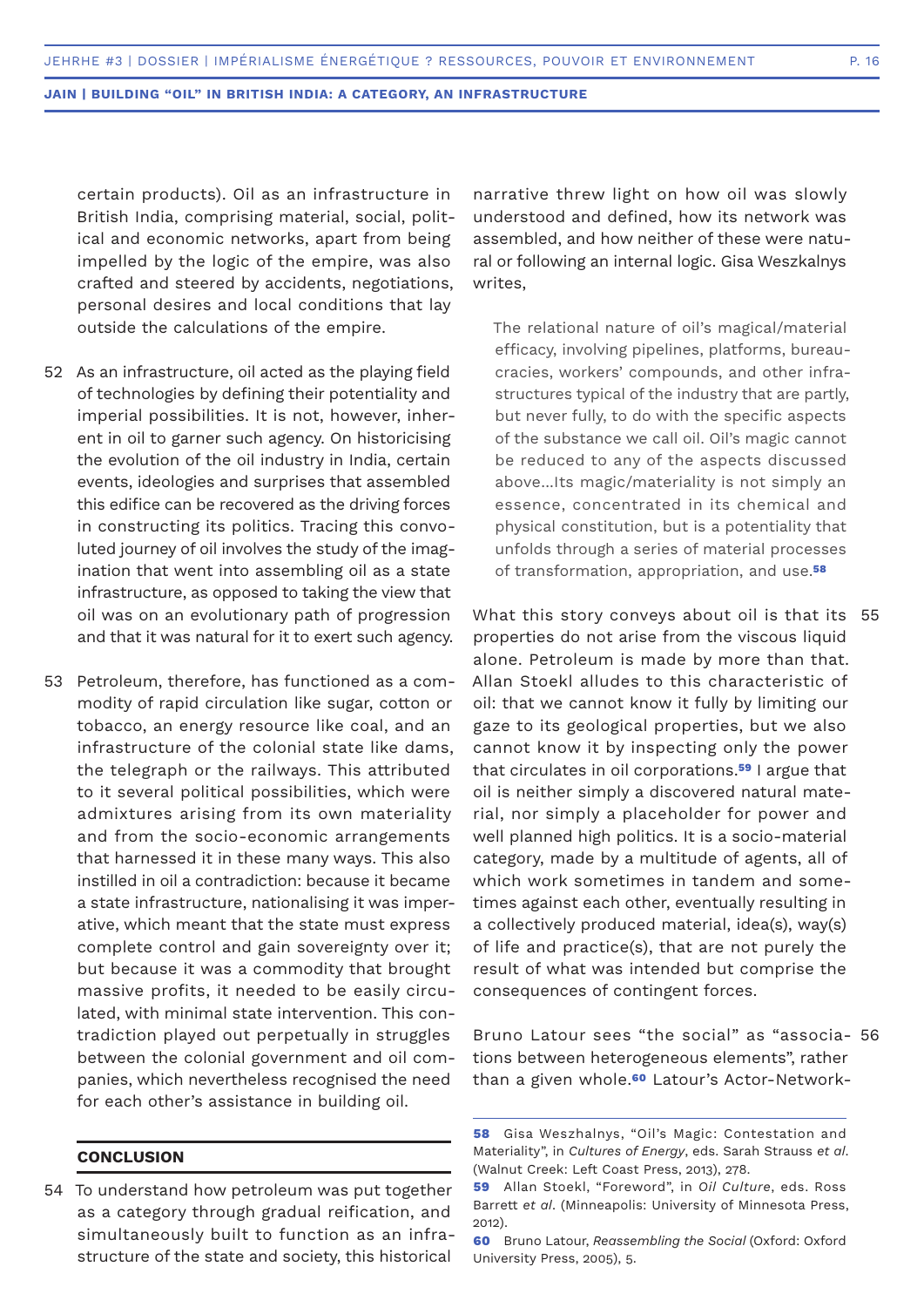Theory (ANT), focussing on widely distributed agency between multiple actors spread across the network, enables us to account for the contingencies faced by the British Empire and the obstacles that frustrated its plans, owing to a variety of agents, causing chaos. This allows us to expose the fallacy of the belief that grand plans hatched in ivory towers get implemented as they are, by pawns bereft of agency. Oil's history in India points out that plans were not always laid out beforehand, and when they were, they had to be improvised drastically and often. The focus in ANT is on associations and networks they form, processes that lead to products, a web of entanglements which otherwise get black-boxed, and where politics can be seen to lie – on the ground, in everyday practices and decisions. Emphasising the "how" question behind the generation of social forces, ANT facilitates the study of how petroleum came to be and de-naturalises the way we see it. It alludes to the social construction of science – how negotiation, power struggles, profit motives, arbitrariness lead to what we now call "petroleum science". This category was not based on a sanitised science stripped of politics and disembedded from society but was constructed partly by colonial trade, revenue and power-play, not as outsiders to science, but as organisers of it. And there were multiple actors and agents involved, with varying degrees of influence.**<sup>61</sup>**

57 For Manuel DeLanda, assemblages do not have a natural essence and can be reconfigured. This helps us defetishise oil and look beyond its physical properties, to the networks that decided what physical properties it has. DeLanda highlights the importance of associations between things in creating properties of the amalgam. For him, following Gilles Deleuze, assemblages are not mere sums of their parts, as the properties of the sum arise from the relations between the parts. These "relations of exteriority" create

connections that are "contingently obligatory" but not "logically necessary".**62** Debates and negotiations in this narrative show us that things came to crossroads many times and could have gone either way, each taking the formation of oil on a different path. The choices that were made were not following an internal logic but were the result of spatio-temporal contingencies. Crude oil could have included and excluded different chemical properties, and there could be an entirely different range of petroleum products from what we have today. What colonial capital made sense of, what it needed, as well as the accidents that took place, determined the nature oil took.

As an infrastructure, oil acts as a vantage point 58 for understanding the state. What can be said about the colonial state from this vantage point is that apart from disorder, uncertainty and backfires, it was also animated by competing interests and distributed sovereignty, and was not a coherent, well organised, top-down and unitary political project. Oil highlights how materials, practices and people on the ground upend the execution of plans made up above, and acquire a life of their own. Specific material practices around oil, giving rise to specific formats of governance, resulted in specific forms of sociality and constellations of power.

Illuminating the chaos that lay at the heart of 59the colonial state in India, and the way in which oil's material affordances and limitations were cast over it, I do not wish to dampen the power of the state in disciplining oil and deploying it for its elaboration. By narrating how oil, imperialism and the state co-constituted each other, I have attempted to play up their dialectic, and not attribute agency to a material in an ahistoric way. With this history, I hope to have shown how socio-political structures get encoded into materials, later seen as natural and scientific; and how materials get encoded into socio-political structures, shaping them from the inside.

**<sup>61</sup>** I do not propose that we read oil as an Actor-Network, as it could be read in many other ways, and applying ANT wholesale to oil would be problematic for many reasons. But I take the assistance of that theoretical frame to read oil as socially produced, and to highlight the processes behind it.

**<sup>62</sup>** Manuel DeLanda, *A New Philosophy of Society* (London: Continuum Publications, 2006), 10, 11.